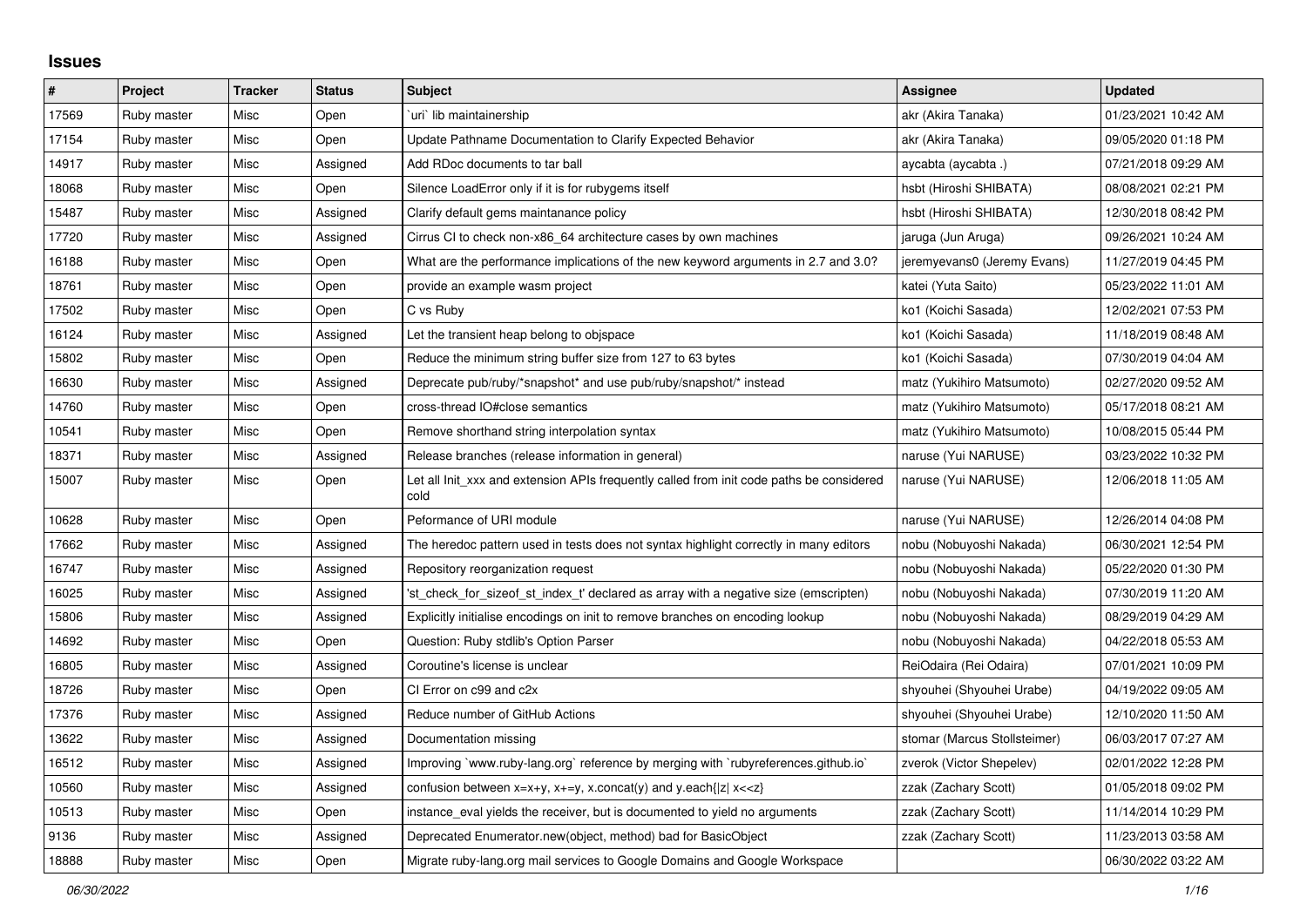| $\vert$ # | Project     | <b>Tracker</b> | <b>Status</b> | Subject                                                                                                                    | Assignee | <b>Updated</b>      |
|-----------|-------------|----------------|---------------|----------------------------------------------------------------------------------------------------------------------------|----------|---------------------|
| 18840     | Ruby master | Misc           | Open          | Top-level #using and other methods docs                                                                                    |          | 06/18/2022 07:12 PM |
| 18836     | Ruby master | Misc           | Open          | DevMeeting-2022-07-21                                                                                                      |          | 06/30/2022 03:26 AM |
| 18725     | Ruby master | Misc           | Open          | IO#write and IO#wait_writable block for write pipe if read pipe is closed in other thread<br>on OpenBSD                    |          | 04/13/2022 11:20 PM |
| 18587     | Ruby master | Misc           | Open          | What was the reason behind Ruby choosing SipHash for Hash?                                                                 |          | 02/17/2022 12:02 AM |
| 18420     | Ruby master | Misc           | Open          | Question about how to handle IO.pipe reader and writer when forking                                                        |          | 12/22/2021 12:04 AM |
| 18404     | Ruby master | Misc           | Open          | 3.1 documentation problems tracking ticket                                                                                 |          | 12/24/2021 03:59 PM |
| 18352     | Ruby master | Misc           | Open          | What is the Hash#grep expected?                                                                                            |          | 11/28/2021 10:39 PM |
| 18248     | Ruby master | Misc           | Open          | Add Feature Triaging Guide                                                                                                 |          | 10/12/2021 03:21 PM |
| 18150     | Ruby master | Misc           | Open          | Proposal: Deprecate leading zero syntax to declare octals, since it's extremely confusing<br>(and Python 3 removed it too) |          | 09/04/2021 03:21 AM |
| 18082     | Ruby master | Misc           | Open          | FileUtils.remove_entry_secure has inconsistent document                                                                    |          | 08/17/2021 04:26 PM |
| 17829     | Ruby master | Misc           | Open          | Clang/LLVM correctness of x64-mingw32 build (`shorten-64-to-32` warnings)                                                  |          | 04/26/2021 04:23 PM |
| 17815     | Ruby master | Misc           | Open          | Snapcraft Ruby plugin                                                                                                      |          | 04/20/2021 07:59 PM |
| 17683     | Ruby master | Misc           | Open          | Current status of beginless range (experimental or not)                                                                    |          | 06/05/2021 07:22 AM |
| 17637     | Ruby master | Misc           | Open          | Endless ranges with `nil` boundary weird behavior                                                                          |          | 02/19/2021 07:57 AM |
| 17591     | Ruby master | Misc           | Open          | Test frameworks and REPLs do not show deprecation warnings by default                                                      |          | 02/17/2021 09:06 AM |
| 17586     | Ruby master | Misc           | Open          | Please run Windows CI in all std-lib repos                                                                                 |          | 01/28/2021 02:34 PM |
| 17565     | Ruby master | Misc           | Open          | Prefer use of access(2) in rb_file_load_ok() to check for existence of require'd files                                     |          | 01/21/2021 08:52 PM |
| 17422     | Ruby master | Misc           | Open          | 3.0 documentation problems tracking ticket                                                                                 |          | 12/24/2020 12:51 PM |
| 17399     | Ruby master | Misc           | Open          | Are endless methods experimental?                                                                                          |          | 12/22/2020 07:05 PM |
| 17390     | Ruby master | Misc           | Open          | Class and method-level docs for Ractor                                                                                     |          | 12/13/2020 06:33 PM |
| 17309     | Ruby master | Misc           | Open          | URI escape being deprecated, yet there is no replacement                                                                   |          | 11/11/2020 12:52 AM |
| 17199     | Ruby master | Misc           | Open          | id outputed by inspect and to_s output does not allow to find actual object_id and<br>vice-versa                           |          | 10/20/2020 09:35 PM |
| 17174     | Ruby master | Misc           | Open          | "Error relocating, symbol not found" error when compiling a native extension on Alpine<br>with Ruby $>=2.4$                |          | 10/06/2020 11:19 AM |
| 17137     | Ruby master | Misc           | Open          | Cooperation on maintaining official docker ruby images                                                                     |          | 09/02/2020 05:03 PM |
| 17053     | Ruby master | Misc           | Open          | RDoc for Hash Keys                                                                                                         |          | 07/28/2020 01:21 AM |
| 16895     | Ruby master | Misc           | Open          | Request for cooperation: Try your applications/libraries with master branch and debug<br>options                           |          | 05/15/2020 11:51 PM |
| 16803     | Ruby master | Misc           | Open          | Discussion: those internal macros reside in public API headers                                                             |          | 05/14/2020 12:27 PM |
| 16750     | Ruby master | Misc           | Open          | Change typedef of VALUE for better type checking                                                                           |          | 04/03/2020 02:34 AM |
| 16678     | Ruby master | Misc           | Open          | Array#values_at has unintuitive behavior when supplied a range starting with negative<br>index                             |          | 03/09/2020 02:06 PM |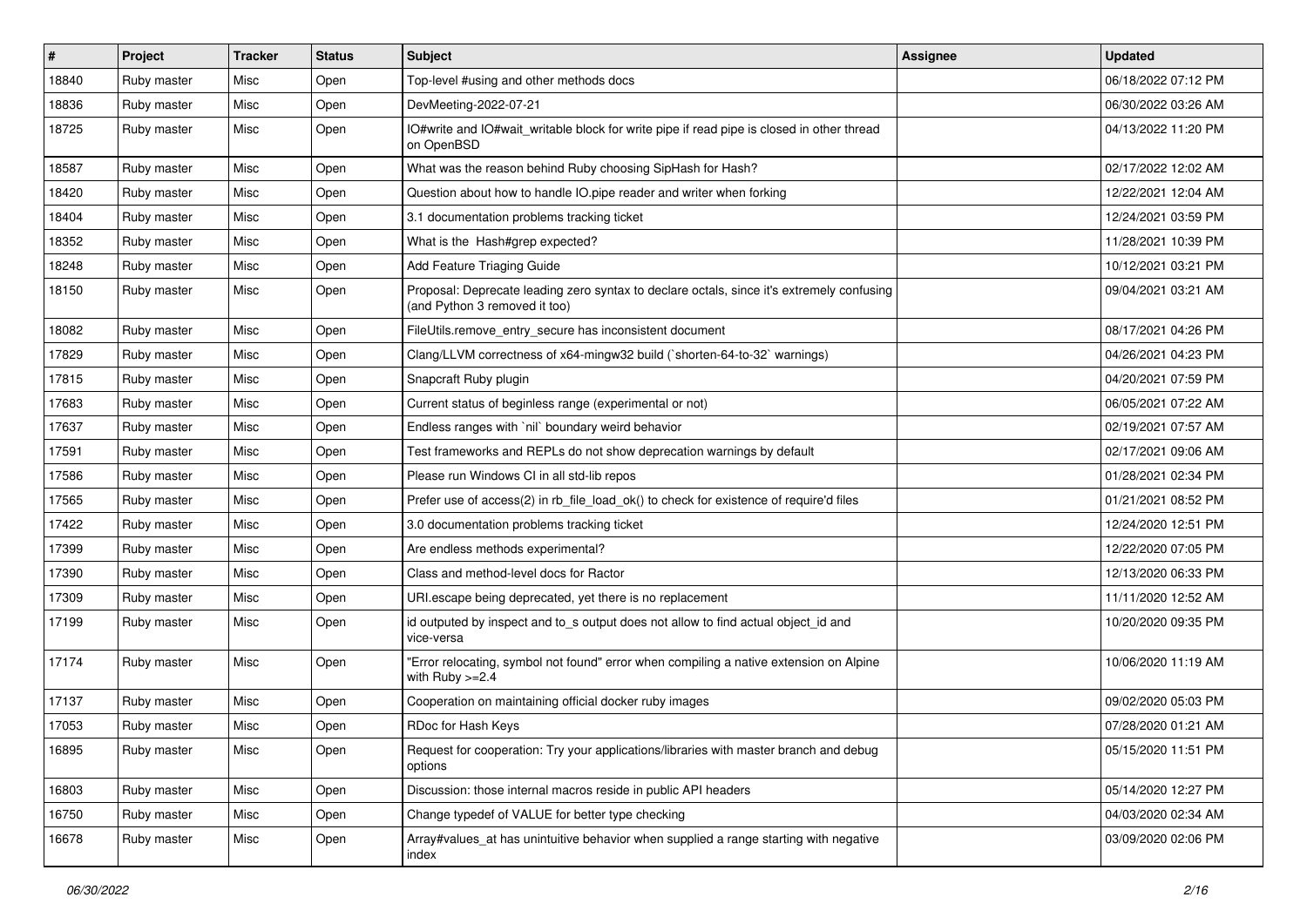| #     | Project     | <b>Tracker</b> | <b>Status</b> | <b>Subject</b>                                                                                                                      | <b>Assignee</b> | <b>Updated</b>      |
|-------|-------------|----------------|---------------|-------------------------------------------------------------------------------------------------------------------------------------|-----------------|---------------------|
| 16671 | Ruby master | Misc           | Open          | <b>BASERUBY</b> version policy                                                                                                      |                 | 03/05/2020 01:11 AM |
| 16659 | Ruby master | Misc           | Open          | Documentation on Regexp missing for absence pattern (?~pat)                                                                         |                 | 02/27/2020 04:16 PM |
| 16629 | Ruby master | Misc           | Open          | ruby-loco now built & saved on GitHub, both mingw & mswin builds                                                                    |                 | 02/12/2020 01:53 PM |
| 16507 | Ruby master | Misc           | Open          | $=$ vs include? or match?                                                                                                           |                 | 01/12/2020 11:27 PM |
| 16487 | Ruby master | Misc           | Open          | Potential for SIMD usage in ruby-core                                                                                               |                 | 01/16/2020 05:25 AM |
| 16464 | Ruby master | Misc           | Open          | Which core objects should support deconstruct/deconstruct_keys?                                                                     |                 | 12/30/2019 07:54 AM |
| 16436 | Ruby master | Misc           | Open          | hash missing #last method, make it not so consistent (it has #first)                                                                |                 | 01/06/2021 09:47 AM |
| 16408 | Ruby master | Misc           | Open          | Ruby docs list incorrect method signatures for PTY::getpty/PTY::spawn                                                               |                 | 12/12/2019 05:12 PM |
| 16396 | Ruby master | Misc           | Open          | What is the reason for this behaviour of Find.find?                                                                                 |                 | 12/09/2019 02:51 PM |
| 16346 | Ruby master | Misc           | Open          | Confusing macro name: RUBY_MARK_NO_PIN_UNLESS_NULL                                                                                  |                 | 11/13/2019 07:39 AM |
| 16267 | Ruby master | Misc           | Open          | MinGW CI - add to Actions?                                                                                                          |                 | 10/21/2019 01:10 AM |
| 16235 | Ruby master | Misc           | Open          | ENV assoc spec test does not test invalid name                                                                                      |                 | 10/05/2019 10:53 PM |
| 16160 | Ruby master | Misc           | Open          | Lazy init thread local storage                                                                                                      |                 | 09/22/2019 01:55 AM |
| 16157 | Ruby master | Misc           | Open          | What is the correct and *portable* way to do generic delegation?                                                                    |                 | 10/15/2019 04:28 PM |
| 16130 | Ruby master | Misc           | Open          | [Discussion / Ideas] Finding a good name for the concept of/behind guilds - primarily the<br><b>NAME</b>                            |                 | 08/27/2019 04:00 PM |
| 16114 | Ruby master | Misc           | Open          | Naming of "beginless range"                                                                                                         |                 | 10/08/2019 03:06 PM |
| 15744 | Ruby master | Misc           | Open          | Improvement needed to documentation of 'Literals'                                                                                   |                 | 06/24/2019 02:27 AM |
| 15654 | Ruby master | Misc           | Open          | Documentation for Complex is wrong or misleading                                                                                    |                 | 03/11/2019 11:55 AM |
| 15568 | Ruby master | Misc           | Open          | TracePoint(:raise)#parameters raises RuntimeError                                                                                   |                 | 01/27/2019 12:02 AM |
| 15514 | Ruby master | Misc           | Open          | Add documentation for implicit array decomposition                                                                                  |                 | 01/10/2019 04:43 PM |
| 15510 | Ruby master | Misc           | Open          | Easter egg in Thread.handle_interrupt                                                                                               |                 | 01/05/2019 11:53 PM |
| 15431 | Ruby master | Misc           | Open          | Hashes and arrays should not require commas to seperate values when using new lines                                                 |                 | 12/18/2018 11:05 AM |
| 15418 | Ruby master | Misc           | Open          | Date.parse('2018')                                                                                                                  |                 | 12/15/2018 09:17 PM |
| 15402 | Ruby master | Misc           | Open          | Shrinking excess retained memory of container types on promotion to uncollectible                                                   |                 | 12/11/2018 08:43 PM |
| 15249 | Ruby master | Misc           | Open          | Documentation for attr_accessor and attr_reader should be corrected                                                                 |                 | 10/23/2018 08:09 PM |
| 15224 | Ruby master | Misc           | Open          | [DOCs] Minor inconsistency in class Array #initialize_copy -<br>https://ruby-doc.org/core-2.5.1/Array.html#method-i-initialize_copy |                 | 10/13/2018 02:26 PM |
| 15202 | Ruby master | Misc           | Open          | Adding Coverity Scan to CI to see the result casually                                                                               |                 | 10/25/2018 10:50 AM |
| 15136 | Ruby master | Misc           | Open          | Fix - Wparentheses warnings                                                                                                         |                 | 09/20/2018 09:41 AM |
| 14825 | Ruby master | Misc           | Open          | When redefining 'attr_xx' methods the visibility becomes 'public'                                                                   |                 | 06/05/2018 05:57 AM |
| 14770 | Ruby master | Misc           | Open          | [META] DevelopersMeeting                                                                                                            |                 | 05/17/2018 12:28 PM |
| 14768 | Ruby master | Misc           | Open          | Add documentation for    and &&                                                                                                     |                 | 05/17/2018 09:45 AM |
| 14735 | Ruby master | Misc           | Open          | thread-safe operations in a hash could be documented                                                                                |                 | 05/04/2018 01:09 PM |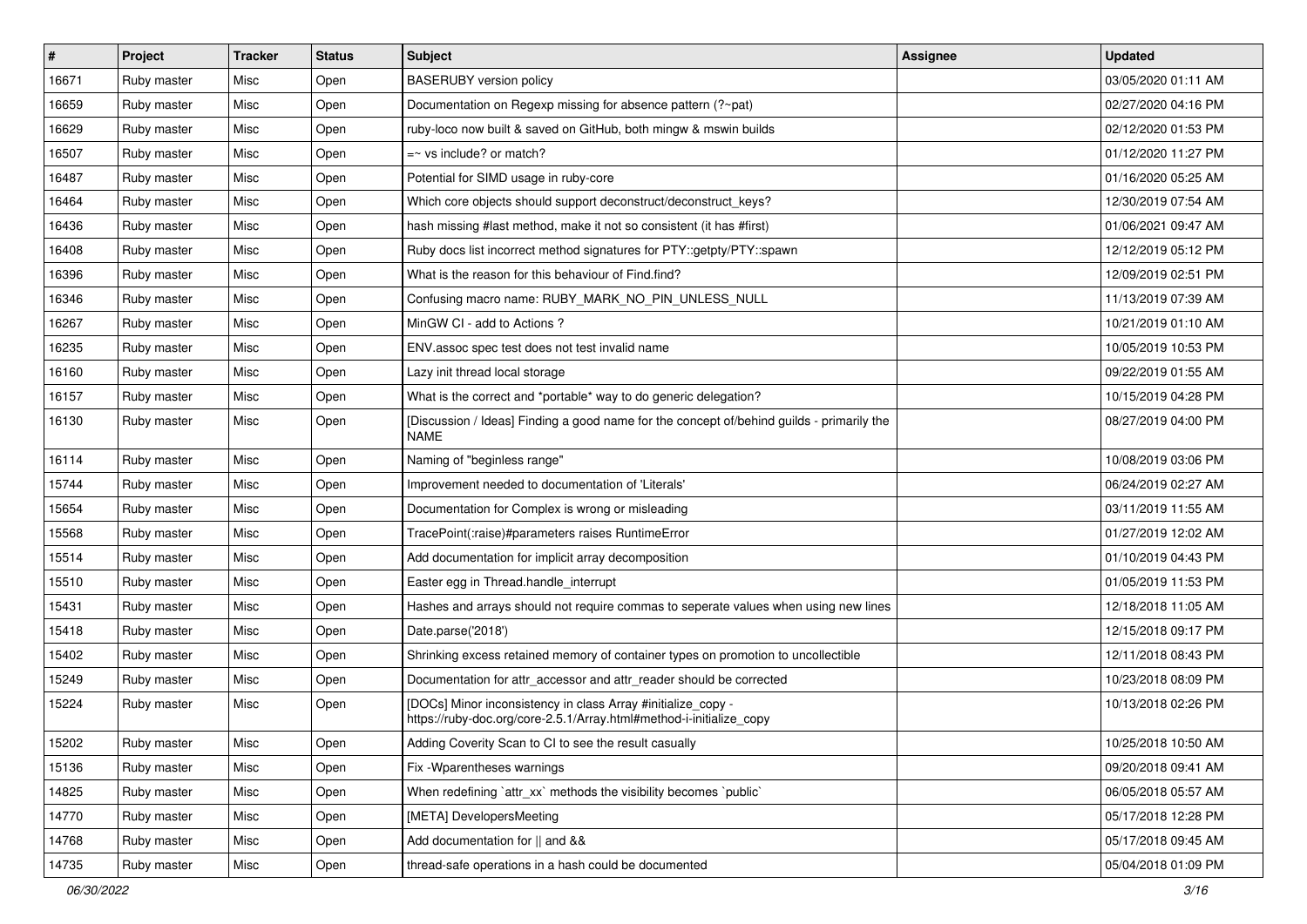| $\vert$ # | Project     | <b>Tracker</b> | <b>Status</b> | <b>Subject</b>                                                                                                                                        | Assignee           | <b>Updated</b>      |
|-----------|-------------|----------------|---------------|-------------------------------------------------------------------------------------------------------------------------------------------------------|--------------------|---------------------|
| 14673     | Ruby master | Misc           | Open          | Documentation for `Array#drop` / `drop` while` unclear in regard to modification                                                                      |                    | 04/10/2018 09:51 AM |
| 14190     | Ruby master | Misc           | Open          | What are the semantics of \$SAFE?                                                                                                                     |                    | 12/15/2017 10:28 PM |
| 14149     | Ruby master | Misc           | Open          | Ruby Birthday Thread - 25th years anniversary                                                                                                         |                    | 12/02/2017 01:40 AM |
| 14037     | Ruby master | Misc           | Open          | Writing doxygen document comments to static functions                                                                                                 |                    | 10/21/2017 07:48 AM |
| 13968     | Ruby master | Misc           | Open          | [Ruby 3.x perhaps] - A (minimal?) static variant of ruby                                                                                              |                    | 01/14/2018 03:24 PM |
| 13804     | Ruby master | Misc           | Open          | Protected methods cannot be overridden                                                                                                                |                    | 08/10/2017 09:41 PM |
| 13787     | Ruby master | Misc           | Open          | The path to Ruby 3.x - would it be useful to have a separate thread here at the tracker,<br>for discussions and issues and ideas related to ruby 3.x? |                    | 08/08/2017 08:29 AM |
| 13634     | Ruby master | Misc           | Open          | NilClass is lying about respond_to?(:clone)                                                                                                           |                    | 06/06/2017 08:27 AM |
| 13497     | Ruby master | Misc           | Open          | Docs, code samples, Ripper example                                                                                                                    |                    | 04/23/2017 04:27 AM |
| 13209     | Ruby master | Misc           | Open          | fact.rb in ruby/sample variations                                                                                                                     |                    | 02/14/2017 12:10 AM |
| 13072     | Ruby master | Misc           | Open          | Current state of date standard library                                                                                                                |                    | 09/02/2017 05:38 PM |
| 12911     | Ruby master | Misc           | Assigned      | Translate docs                                                                                                                                        |                    | 11/24/2021 04:52 AM |
| 12751     | Ruby master | Misc           | Open          | Incompatibility of Ruby 3                                                                                                                             |                    | 09/14/2016 12:48 PM |
| 12595     | Ruby master | Misc           | Open          | Documentation                                                                                                                                         |                    | 07/18/2016 04:39 PM |
| 12277     | Ruby master | Misc           | Open          | Coding rule: colum number                                                                                                                             |                    | 04/13/2016 06:32 PM |
| 11783     | Ruby master | Misc           | Open          | Do you have any idea if you have a budgets?                                                                                                           |                    | 05/16/2019 09:06 PM |
| 11570     | Ruby master | Misc           | Open          | Clarify autoload chaining behavior                                                                                                                    |                    | 10/06/2015 04:52 PM |
| 11355     | Ruby master | Misc           | Open          | Exceptions inheriting from Timeout:: Error should behave the same way                                                                                 |                    | 07/15/2015 04:59 PM |
| 11295     | Ruby master | Misc           | Open          | Request for comments about error messages                                                                                                             |                    | 10/22/2015 09:12 AM |
| 10983     | Ruby master | Misc           | Open          | Why blocks make Ruby methods 439% slower?                                                                                                             |                    | 11/10/2015 06:21 AM |
| 10791     | Ruby master | Misc           | Assigned      | [PATCH 1/1] Remove unnecessary passing value from doc for Observable                                                                                  |                    | 08/10/2018 10:51 AM |
| 10783     | Ruby master | Misc           | Open          | String#concat has an "appending" behavior                                                                                                             |                    | 08/08/2018 03:08 AM |
| 10424     | Ruby master | Misc           | Open          | Error message when sorting NaN                                                                                                                        |                    | 10/25/2014 02:13 PM |
| 10312     | Ruby master | Misc           | Open          | Give people more control over how the ruby parser sees code and lexical code elements<br>(valid/invalid - toggle options) + macros                    |                    | 01/20/2016 05:14 PM |
| 9832      | Ruby master | Misc           | Open          | better concurrency in threads                                                                                                                         |                    | 05/12/2014 12:33 PM |
| 9724      | Ruby master | Misc           | Open          | Warnings in Ruby: allow per-file directives to i.e. suppress warnings                                                                                 |                    | 04/10/2014 06:21 PM |
| 9516      | Ruby master | Misc           | Open          | Consolidate all deprecation messages to one or more helper methods                                                                                    |                    | 02/13/2014 05:11 PM |
| 12656     | Ruby master | Feature        | Assigned      | Expand short paths with File.expand_path                                                                                                              | cruby-windows      | 01/31/2018 02:31 PM |
| 8083      | Ruby master | Feature        | Assigned      | Exit status is limited to one-byte values which is invalid for Windows                                                                                | cruby-windows      | 03/14/2013 08:26 PM |
| 1644      | Ruby master | Feature        | Assigned      | recv on inherited socket wrapped in TCPSocket does not read data, on Windows                                                                          | cruby-windows      | 12/10/2020 08:45 AM |
| 18654     | Ruby master | Feature        | Open          | Enhancements to prettyprint                                                                                                                           | akr (Akira Tanaka) | 05/12/2022 01:44 PM |
| 18450     | Ruby master | Feature        | Assigned      | Force break in prettyprint                                                                                                                            | akr (Akira Tanaka) | 12/29/2021 02:02 PM |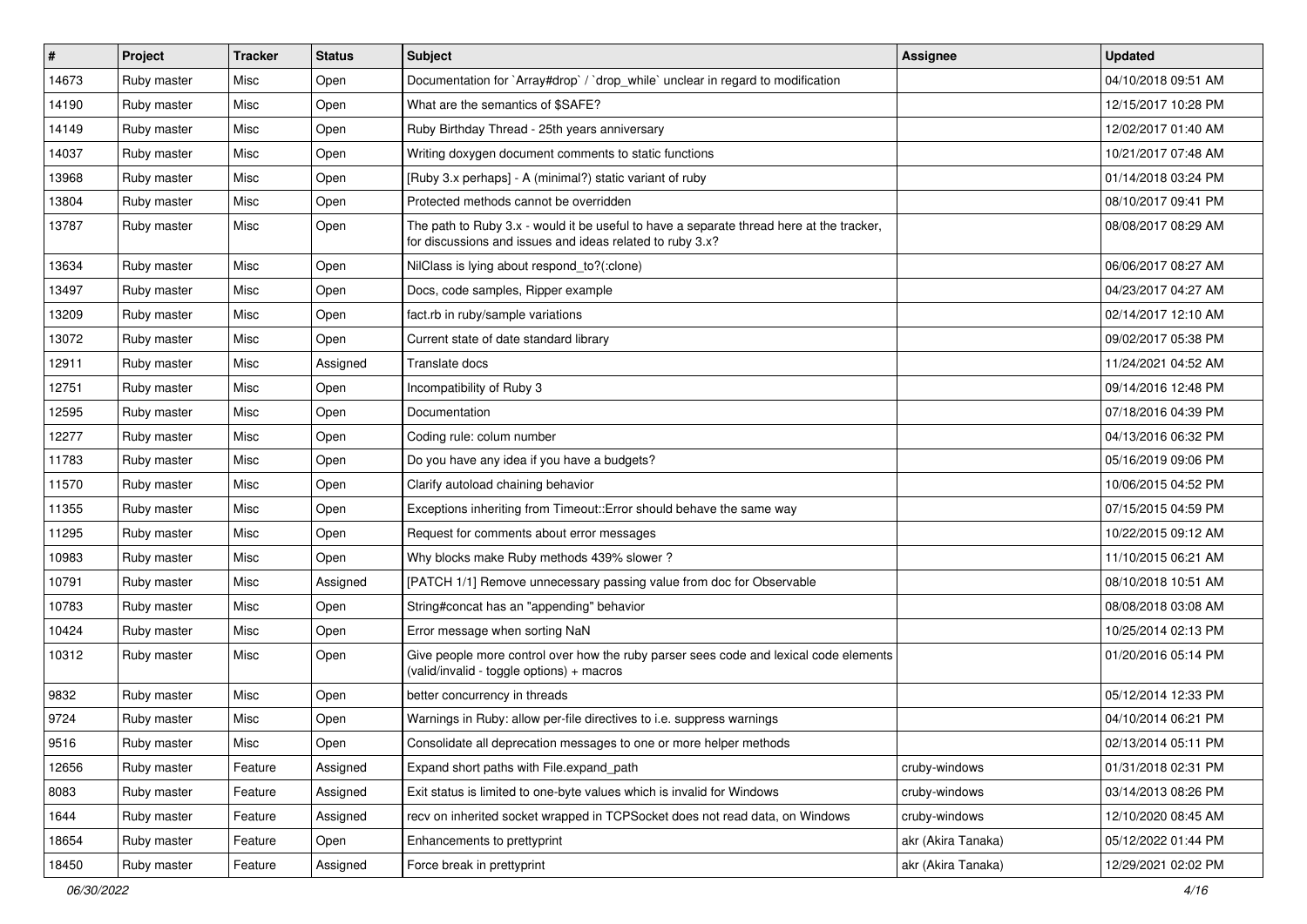| $\pmb{\#}$ | Project     | <b>Tracker</b> | <b>Status</b> | <b>Subject</b>                                                                              | <b>Assignee</b>                | <b>Updated</b>      |
|------------|-------------|----------------|---------------|---------------------------------------------------------------------------------------------|--------------------------------|---------------------|
| 17473      | Ruby master | Feature        | Open          | Make Pathname to embedded class of Ruby                                                     | akr (Akira Tanaka)             | 01/07/2022 09:25 AM |
| 17297      | Ruby master | Feature        | Assigned      | Feature: Introduce Pathname.mktmpdir                                                        | akr (Akira Tanaka)             | 08/30/2021 06:51 AM |
| 17296      | Ruby master | Feature        | Assigned      | Feature: Pathname#chmod use FileUtils.chmod instead of File                                 | akr (Akira Tanaka)             | 08/30/2021 06:51 AM |
| 17295      | Ruby master | Feature        | Assigned      | Feature: Create a directory and file with Pathname#touch                                    | akr (Akira Tanaka)             | 09/28/2021 01:20 AM |
| 17294      | Ruby master | Feature        | Assigned      | Feature: Allow method chaining with Pathname#mkpath Pathname#rmtree                         | akr (Akira Tanaka)             | 08/30/2021 06:52 AM |
| 17173      | Ruby master | Feature        | Open          | open-uri I ciphers IIIIIII                                                                  | akr (Akira Tanaka)             | 09/25/2020 09:17 AM |
| 16985      | Ruby master | Feature        | Open          | Improve `pp` for `Hash` and `String`                                                        | akr (Akira Tanaka)             | 06/26/2020 09:51 AM |
| 16937      | Ruby master | Feature        | Assigned      | Add DNS over HTTP to Resolv                                                                 | akr (Akira Tanaka)             | 12/10/2020 09:15 AM |
| 14922      | Ruby master | Feature        | Assigned      | Resolv getaddresses ignores AAAA records for IPv6                                           | akr (Akira Tanaka)             | 11/13/2020 04:01 AM |
| 14066      | Ruby master | Feature        | Assigned      | Add CAA DNS RR on Resolv                                                                    | akr (Akira Tanaka)             | 11/10/2017 06:50 AM |
| 13385      | Ruby master | Feature        | Open          | [PATCH] Make Resolv::DNS::Name validation similar to host and dig commands                  | akr (Akira Tanaka)             | 06/16/2017 08:04 AM |
| 13047      | Ruby master | Feature        | Assigned      | Use String literal instead of `String#+` for multiline pretty-printing of multiline strings | akr (Akira Tanaka)             | 02/22/2017 07:09 AM |
| 12497      | Ruby master | Feature        | Assigned      | GMP version of divmod may be slower                                                         | akr (Akira Tanaka)             | 08/10/2016 03:11 AM |
| 11322      | Ruby master | Feature        | Assigned      | OpenUri: RuntimeError: HTTP redirection loop                                                | akr (Akira Tanaka)             | 11/13/2020 03:52 AM |
| 11312      | Ruby master | Feature        | Open          | Add Resolv::DNS::Resource::IN::SPF                                                          | akr (Akira Tanaka)             | 07/01/2015 03:26 AM |
| 10637      | Ruby master | Feature        | Assigned      | Puppet orchestration on vagrant fails with Error: Non-HTTP proxy URI                        | akr (Akira Tanaka)             | 09/23/2020 10:23 PM |
| 10459      | Ruby master | Feature        | Assigned      | [PATCH] rfc3339 method for Time                                                             | akr (Akira Tanaka)             | 05/21/2015 08:14 AM |
| 10129      | Ruby master | Feature        | Assigned      | More descriptive error message for failed net/http requests                                 | akr (Akira Tanaka)             | 01/05/2018 09:01 PM |
| 7412       | Ruby master | Feature        | Assigned      | Pathname#relative_path_from does not support mixed directory separators on windows          | akr (Akira Tanaka)             | 01/05/2018 09:00 PM |
| 7362       | Ruby master | Feature        | Assigned      | Adding Pathname#start_with?                                                                 | akr (Akira Tanaka)             | 12/25/2017 06:15 PM |
| 3608       | Ruby master | Feature        | Assigned      | Enhancing Pathname#each_child to be lazy                                                    | akr (Akira Tanaka)             | 12/25/2017 06:14 PM |
| 18459      | Ruby master | Feature        | Assigned      | IRB autocomplete dropdown colour options                                                    | aycabta (aycabta.)             | 01/05/2022 02:15 AM |
| 15371      | Ruby master | Feature        | Assigned      | <b>IRB with ARGV</b>                                                                        | aycabta (aycabta .)            | 02/14/2020 11:35 AM |
| 13604      | Ruby master | Feature        | Assigned      | Exposing alternative interface of readline                                                  | aycabta (aycabta .)            | 01/20/2020 05:34 AM |
| 18639      | Ruby master | Feature        | Open          | Update Unicode data to Unicode Version 15.0.0                                               | duerst (Martin Dürst)          | 03/22/2022 07:38 PM |
| 17525      | Ruby master | Feature        | Open          | Implement Happy Eyeballs Version 2 (RFC8305) in Socket.tcp                                  | Glass_saga (Masaki Matsushita) | 06/16/2022 01:08 AM |
| 16476      | Ruby master | Feature        | Open          | Socket.getaddrinfo cannot be interrupted by Timeout.timeout                                 | Glass_saga (Masaki Matsushita) | 06/16/2022 01:08 AM |
| 15628      | Ruby master | Feature        | Assigned      | init_inetsock_internal should fallback to IPv4 if IPv6 is unreachable                       | Glass_saga (Masaki Matsushita) | 09/25/2020 05:42 AM |
| 13696      | Ruby master | Feature        | Open          | Add exchange and noreplace options to File.rename                                           | Glass saga (Masaki Matsushita) | 12/01/2017 04:34 PM |
| 7148       | Ruby master | Feature        | Assigned      | Improved Tempfile w/o DelegateClass                                                         | Glass_saga (Masaki Matsushita) | 03/27/2019 09:51 AM |
| 2631       | Ruby master | Feature        | Assigned      | Allow IO#reopen to take a block                                                             | Glass_saga (Masaki Matsushita) | 05/24/2018 01:22 PM |
| 15408      | Ruby master | Feature        | Open          | Deprecate object_id and _id2ref                                                             | headius (Charles Nutter)       | 03/19/2019 04:02 PM |
| 18571      | Ruby master | Feature        | Assigned      | Removed the bundled sources from release package after Ruby 3.2                             | hsbt (Hiroshi SHIBATA)         | 03/28/2022 06:23 AM |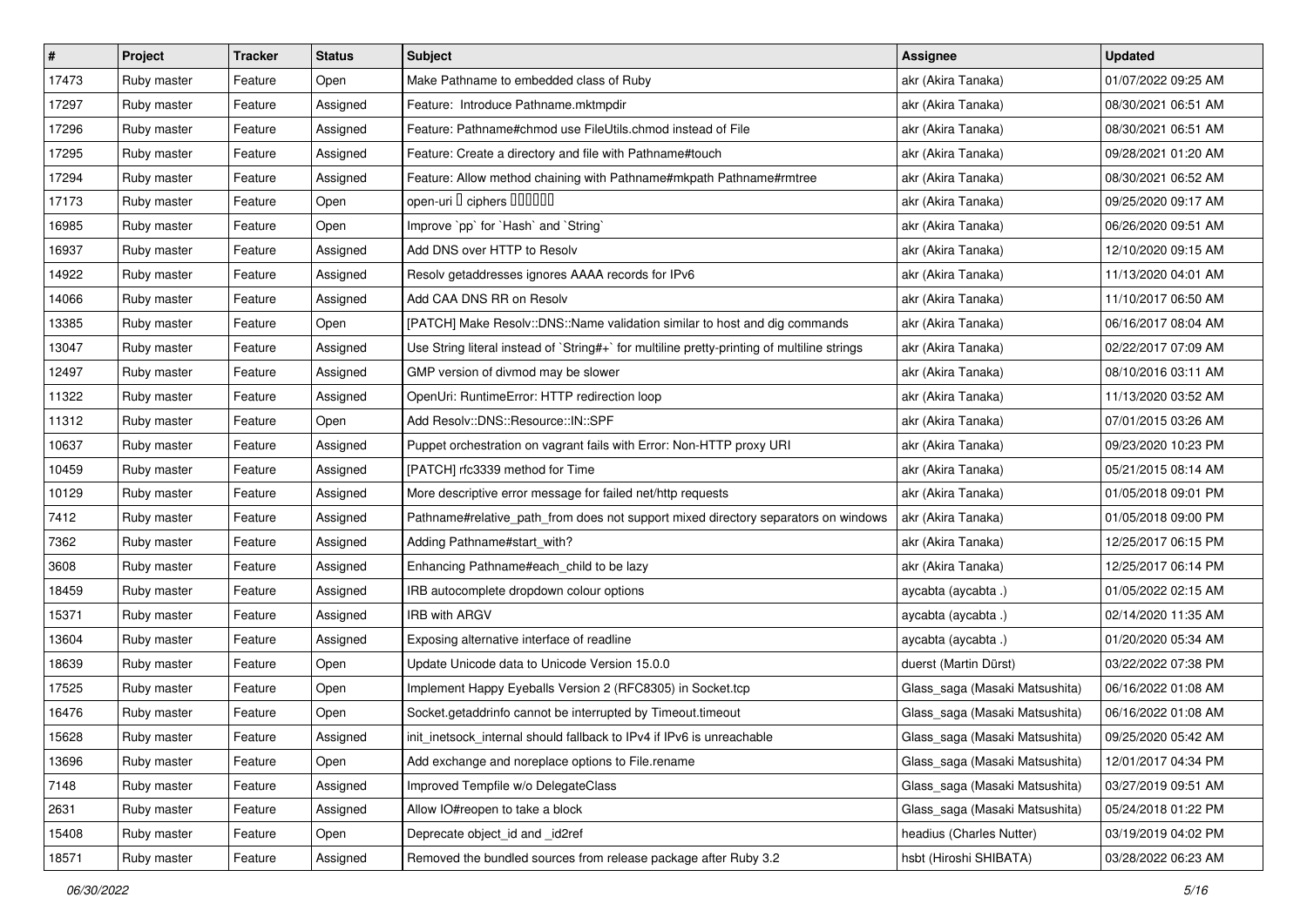| $\vert$ # | Project     | <b>Tracker</b> | <b>Status</b> | <b>Subject</b>                                                                  | <b>Assignee</b>            | <b>Updated</b>      |
|-----------|-------------|----------------|---------------|---------------------------------------------------------------------------------|----------------------------|---------------------|
| 16963     | Ruby master | Feature        | Assigned      | Remove English.rb from Ruby 2.8/3.0                                             | hsbt (Hiroshi SHIBATA)     | 06/19/2020 09:48 AM |
| 16012     | Ruby master | Feature        | Assigned      | Add a (small) test-install suite?                                               | hsbt (Hiroshi SHIBATA)     | 07/30/2019 08:13 AM |
| 14737     | Ruby master | Feature        | Assigned      | Split default gems into separate directory structure                            | hsbt (Hiroshi SHIBATA)     | 09/02/2020 06:00 PM |
| 13534     | Ruby master | Feature        | Assigned      | Checking installation results of default gems                                   | hsbt (Hiroshi SHIBATA)     | 07/26/2018 02:16 AM |
| 13508     | Ruby master | Feature        | Assigned      | How remove/refactor code related mathn library.                                 | hsbt (Hiroshi SHIBATA)     | 12/25/2017 06:15 PM |
| 12639     | Ruby master | Feature        | Assigned      | Speed up require in RubyGems by 5x                                              | hsbt (Hiroshi SHIBATA)     | 07/26/2018 02:12 AM |
| 6590      | Ruby master | Feature        | Assigned      | Dealing with bigdecimal, etc gems in JRuby                                      | hsbt (Hiroshi SHIBATA)     | 05/15/2019 08:33 PM |
| 5617      | Ruby master | Feature        | Assigned      | Allow install RubyGems into dediceted directory                                 | hsbt (Hiroshi SHIBATA)     | 05/16/2018 09:15 AM |
| 18227     | Ruby master | Feature        | Open          | Static class initialization.                                                    | ioquatix (Samuel Williams) | 09/29/2021 09:21 PM |
| 13383     | Ruby master | Feature        | Open          | [PATCH] Module#source_location                                                  | ioquatix (Samuel Williams) | 01/09/2020 05:16 AM |
| 17210     | Ruby master | Feature        | Open          | More readable and useful `Set#inspect`                                          | knu (Akinori MUSHA)        | 05/19/2021 10:12 PM |
| 16989     | Ruby master | Feature        | Open          | Sets: need $\Psi$                                                               | knu (Akinori MUSHA)        | 02/18/2022 02:57 AM |
| 15281     | Ruby master | Feature        | Assigned      | Speed up Set#intersect with size check.                                         | knu (Akinori MUSHA)        | 08/11/2020 02:43 AM |
| 15240     | Ruby master | Feature        | Open          | Set operations check for is_a?(Set), rather than allowing duck typing           | knu (Akinori MUSHA)        | 08/27/2019 08:12 PM |
| 13610     | Ruby master | Feature        | Assigned      | IPAddr doesn't provide helpful methods to get the subnet or IP address          | knu (Akinori MUSHA)        | 10/20/2017 01:13 AM |
| 11710     | Ruby master | Feature        | Open          | [PATCH] Replace Set#merge with Set#merge! and make Set#merge non-mutating.      | knu (Akinori MUSHA)        | 11/18/2015 07:28 PM |
| 11527     | Ruby master | Feature        | Assigned      | IPAddr#mask_addr isn't a method                                                 | knu (Akinori MUSHA)        | 11/07/2018 04:12 PM |
| 8047      | Ruby master | Feature        | Assigned      | IPAddr makes host address with netmask                                          | knu (Akinori MUSHA)        | 01/05/2018 09:00 PM |
| 3953      | Ruby master | Feature        | Assigned      | TCPSocket / UDPSocket do not accept IPAddr objects.                             | knu (Akinori MUSHA)        | 12/25/2017 06:14 PM |
| 18275     | Ruby master | Feature        | Open          | Add an option to define_method to not capture the surrounding environment       | ko1 (Koichi Sasada)        | 12/03/2021 02:34 PM |
| 17884     | Ruby master | Feature        | Open          | locindex for profiling tools                                                    | ko1 (Koichi Sasada)        | 05/24/2021 04:17 PM |
| 17593     | Ruby master | Feature        | Assigned      | load_iseq_eval should override the ISeq path                                    | ko1 (Koichi Sasada)        | 02/16/2021 08:27 AM |
| 17414     | Ruby master | Feature        | Open          | Ractor should allow access to shareable attributes for Modules/Classes          | ko1 (Koichi Sasada)        | 12/21/2020 03:56 PM |
| 17404     | Ruby master | Feature        | Open          | Ractor `move:` API to allow shareability check                                  | ko1 (Koichi Sasada)        | 12/18/2020 09:17 PM |
| 17393     | Ruby master | Feature        | Open          | `Ractor::Moved#inspect`                                                         | ko1 (Koichi Sasada)        | 12/21/2020 05:47 PM |
| 17363     | Ruby master | Feature        | Assigned      | Timeouts                                                                        | ko1 (Koichi Sasada)        | 05/14/2022 09:06 AM |
| 16027     | Ruby master | Feature        | Assigned      | Update Ruby's dtrace / USDT API to match what is exposed via the TracePoint API | ko1 (Koichi Sasada)        | 08/03/2019 02:41 AM |
| 15939     | Ruby master | Feature        | Assigned      | Dump symbols reference to their fstr in ObjectSpace.dump()                      | ko1 (Koichi Sasada)        | 08/08/2019 09:38 PM |
| 15878     | Ruby master | Feature        | Assigned      | Make exit faster by not running GC                                              | ko1 (Koichi Sasada)        | 07/29/2019 07:48 AM |
| 15854     | Ruby master | Feature        | Open          | Tracing instance variable assignment                                            | ko1 (Koichi Sasada)        | 07/29/2019 07:13 AM |
| 15778     | Ruby master | Feature        | Open          | Expose an API to pry-open the stack frames in Ruby                              | ko1 (Koichi Sasada)        | 08/29/2019 06:24 AM |
| 14859     | Ruby master | Feature        | Open          | [PATCH] implement Timeout in VM                                                 | ko1 (Koichi Sasada)        | 07/22/2018 07:42 AM |
| 14813     | Ruby master | Feature        | Open          | [PATCH] gc.c: make gc_enter+gc_exit pairs dtrace probes, too                    | ko1 (Koichi Sasada)        | 12/17/2018 07:42 AM |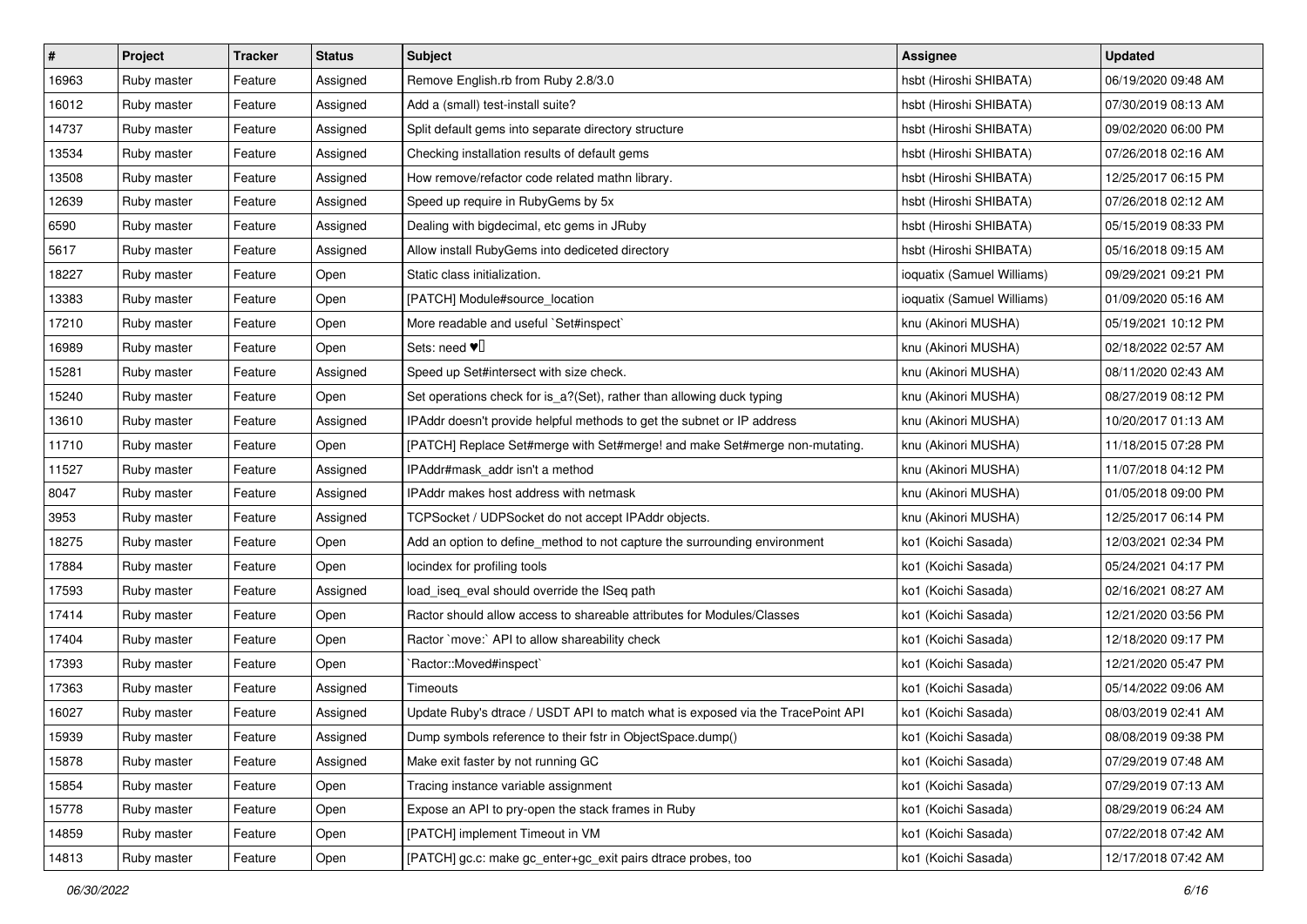| $\pmb{\#}$ | Project     | <b>Tracker</b> | <b>Status</b> | <b>Subject</b>                                                                                   | <b>Assignee</b>                  | <b>Updated</b>      |
|------------|-------------|----------------|---------------|--------------------------------------------------------------------------------------------------|----------------------------------|---------------------|
| 14492      | Ruby master | Feature        | Open          | iseq loading + caching should be in core                                                         | ko1 (Koichi Sasada)              | 12/10/2020 08:53 AM |
| 14394      | Ruby master | Feature        | Open          | Class.descendants                                                                                | ko1 (Koichi Sasada)              | 01/20/2022 10:46 PM |
| 13821      | Ruby master | Feature        | Assigned      | Allow fibers to be resumed across threads                                                        | ko1 (Koichi Sasada)              | 02/15/2019 10:09 AM |
| 13512      | Ruby master | Feature        | Open          | <b>System Threads</b>                                                                            | ko1 (Koichi Sasada)              | 07/14/2017 07:08 AM |
| 13388      | Ruby master | Feature        | Assigned      | gc.c: Add GC.get_parameters and .set_parameters                                                  | ko1 (Koichi Sasada)              | 03/30/2017 10:52 AM |
| 13252      | Ruby master | Feature        | Assigned      | C API for creating strings without copying                                                       | ko1 (Koichi Sasada)              | 04/17/2017 07:22 AM |
| 12020      | Ruby master | Feature        | Assigned      | Documenting Ruby memory model                                                                    | ko1 (Koichi Sasada)              | 12/23/2021 11:40 PM |
| 10932      | Ruby master | Feature        | Open          | Enabling allocation tracing as early as possible                                                 | ko1 (Koichi Sasada)              | 06/13/2015 07:54 AM |
| 10423      | Ruby master | Feature        | Open          | [PATCH] opt_str_lit*: avoid literal string allocations                                           | ko1 (Koichi Sasada)              | 01/05/2018 09:01 PM |
| 10238      | Ruby master | Feature        | Open          | todo: remove dependency on malloc_usable_size                                                    | ko1 (Koichi Sasada)              | 12/10/2020 09:20 AM |
| 9755       | Ruby master | Feature        | Assigned      | Thread::Backtrace::Location#defined class                                                        | ko1 (Koichi Sasada)              | 04/18/2014 09:22 AM |
| 8960       | Ruby master | Feature        | Assigned      | Add Exception#backtrace_locations                                                                | ko1 (Koichi Sasada)              | 11/25/2016 02:15 PM |
| 8576       | Ruby master | Feature        | Assigned      | Add optimized method type for constant value methods                                             | ko1 (Koichi Sasada)              | 12/25/2017 06:15 PM |
| 8263       | Ruby master | Feature        | Assigned      | Support discovering yield state of individual Fibers                                             | ko1 (Koichi Sasada)              | 12/23/2021 11:40 PM |
| 6695       | Ruby master | Feature        | Assigned      | Configuration for Thread/Fiber creation                                                          | ko1 (Koichi Sasada)              | 12/25/2017 06:15 PM |
| 6694       | Ruby master | Feature        | Assigned      | Thread.new without block.                                                                        | ko1 (Koichi Sasada)              | 12/25/2017 06:15 PM |
| 3731       | Ruby master | Feature        | Assigned      | Easier Embedding API for Ruby                                                                    | ko1 (Koichi Sasada)              | 12/25/2017 06:14 PM |
| 2294       | Ruby master | Feature        | Assigned      | [PATCH] ruby_bind_stack() to embed Ruby in coroutine                                             | ko1 (Koichi Sasada)              | 01/05/2018 09:00 PM |
| 13697      | Ruby master | Feature        | Open          | [PATCH]: futex based thread primitives                                                           | kosaki (Motohiro KOSAKI)         | 01/28/2018 11:41 PM |
| 7086       | Ruby master | Feature        | Assigned      | Condition Variable#wait has meaningless return value                                             | kosaki (Motohiro KOSAKI)         | 12/25/2017 06:15 PM |
| 4464       | Ruby master | Feature        | Assigned      | [PATCH] add Fcntl::Flock object for easier use of POSIX file locks                               | kosaki (Motohiro KOSAKI)         | 12/25/2017 06:14 PM |
| 18773      | Ruby master | Feature        | Assigned      | deconstruct to receive a range                                                                   | ktsj (Kazuki Tsujimoto)          | 06/24/2022 07:21 AM |
| 18408      | Ruby master | Feature        | Assigned      | Allow pattern match to set instance variables                                                    | ktsj (Kazuki Tsujimoto)          | 01/26/2022 07:07 PM |
| 17355      | Ruby master | Feature        | Assigned      | Using same set of names in or-patterns (pattern matching with $Foo(x)   Bar(x)$ )                | ktsj (Kazuki Tsujimoto)          | 09/13/2021 09:11 AM |
| 15918      | Ruby master | Feature        | Open          | Pattern matching for Set                                                                         | ktsj (Kazuki Tsujimoto)          | 07/29/2019 08:12 AM |
| 15881      | Ruby master | Feature        | Open          | Optimize deconstruct in pattern matching                                                         | ktsj (Kazuki Tsujimoto)          | 12/25/2019 04:28 AM |
| 18564      | Ruby master | Feature        | Open          | Add Exception#detailed_message                                                                   | mame (Yusuke Endoh)              | 02/01/2022 08:06 PM |
| 18194      | Ruby master | Feature        | Open          | No easy way to format exception messages per thread/fiber scheduler context.                     | mame (Yusuke Endoh)              | 09/29/2021 10:10 AM |
| 14244      | Ruby master | Feature        | Open          | Better error messages for scripts with non-matching end statements                               | mame (Yusuke Endoh)              | 11/29/2018 08:57 AM |
| 4247       | Ruby master | Feature        | Assigned      | New features for Array#sample, Array#choice                                                      | mame (Yusuke Endoh)              | 12/25/2017 06:14 PM |
| 15815      | Ruby master | Feature        | Open          | Add option to raise NoMethodError for OpenStruct                                                 | marcandre (Marc-Andre Lafortune) | 09/28/2020 02:11 AM |
| 12676      | Ruby master | Feature        | Assigned      | Significant performance increase, and code conciseness, for prime_division method in<br>prime.rb | marcandre (Marc-Andre Lafortune) | 11/18/2016 03:46 PM |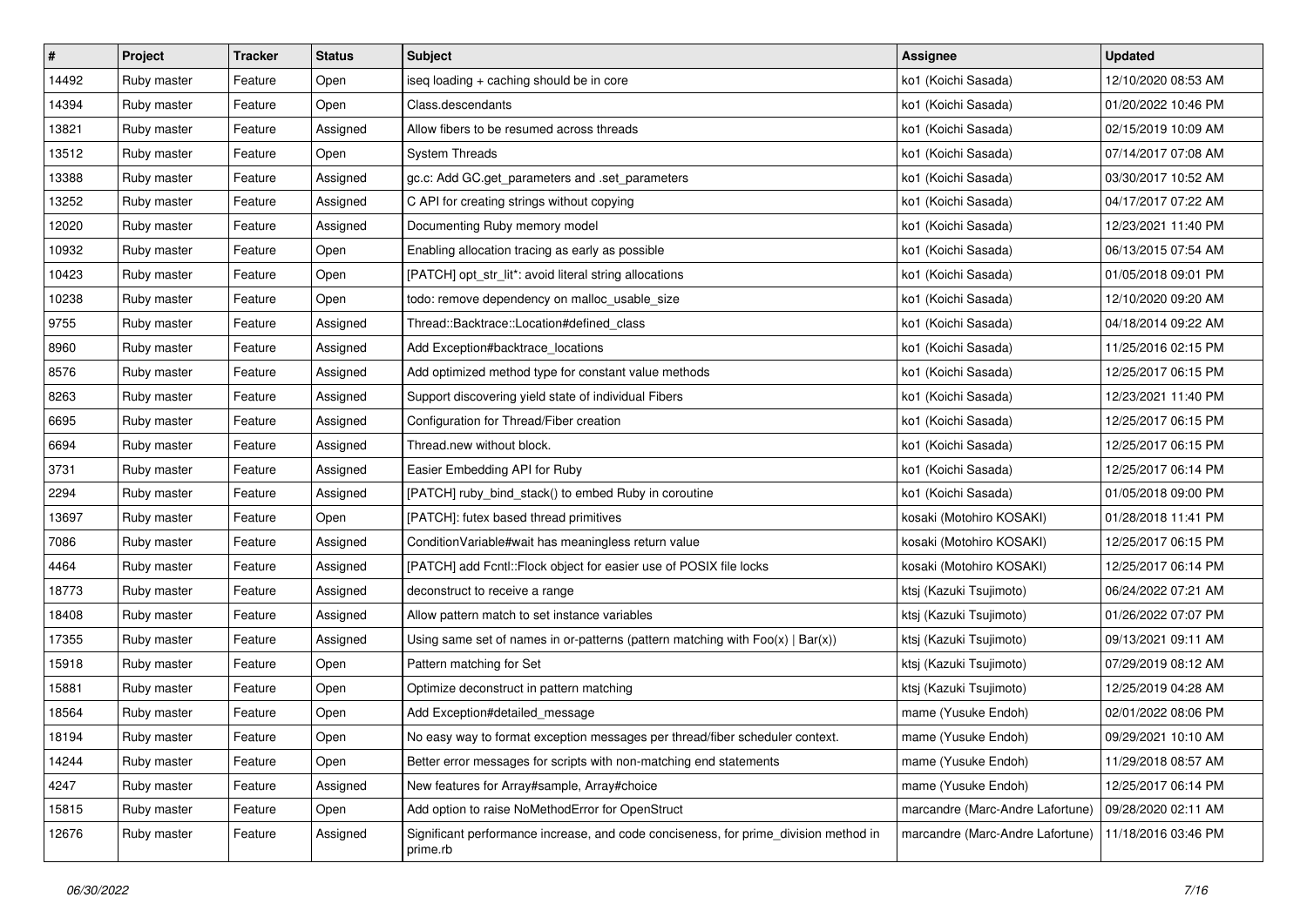| $\vert$ # | Project     | <b>Tracker</b> | <b>Status</b> | Subject                                                                            | <b>Assignee</b>                  | <b>Updated</b>      |
|-----------|-------------|----------------|---------------|------------------------------------------------------------------------------------|----------------------------------|---------------------|
| 9347      | Ruby master | Feature        | Open          | Accept non callable argument to detect                                             | marcandre (Marc-Andre Lafortune) | 01/05/2018 09:00 PM |
| 8223      | Ruby master | Feature        | Open          | Make Matrix more omnivorous.                                                       | marcandre (Marc-Andre Lafortune) | 04/09/2013 03:42 AM |
| 18159     | Ruby master | Feature        | Open          | Integrate functionality of dead_end gem into Ruby                                  | matz (Yukihiro Matsumoto)        | 06/17/2022 02:06 PM |
| 17849     | Ruby master | Feature        | Open          | Fix Timeout timeout so that it can be used in threaded Web servers                 | matz (Yukihiro Matsumoto)        | 04/10/2022 06:26 AM |
| 17830     | Ruby master | Feature        | Open          | Add Integer#previous and Integer#prev                                              | matz (Yukihiro Matsumoto)        | 04/27/2021 11:35 PM |
| 17785     | Ruby master | Feature        | Open          | Allow named parameters to be keywords                                              | matz (Yukihiro Matsumoto)        | 12/17/2021 06:10 PM |
| 17291     | Ruby master | Feature        | Assigned      | Optimize __send__ call                                                             | matz (Yukihiro Matsumoto)        | 01/12/2021 05:47 AM |
| 17288     | Ruby master | Feature        | Open          | Optimize _send_call with a literal method name                                     | matz (Yukihiro Matsumoto)        | 10/30/2020 12:17 AM |
| 17279     | Ruby master | Feature        | Open          | Allow a negative step in Range#step with a block                                   | matz (Yukihiro Matsumoto)        | 10/22/2020 02:23 AM |
| 17184     | Ruby master | Feature        | Open          | No stdlib function to perform simple string replacement                            | matz (Yukihiro Matsumoto)        | 02/23/2021 09:27 PM |
| 16992     | Ruby master | Feature        | Open          | Sets: officially ordered                                                           | matz (Yukihiro Matsumoto)        | 09/03/2020 02:08 PM |
| 16986     | Ruby master | Feature        | Open          | Anonymous Struct literal                                                           | matz (Yukihiro Matsumoto)        | 01/15/2022 04:57 PM |
| 16894     | Ruby master | Feature        | Open          | Integer division for Ruby 3                                                        | matz (Yukihiro Matsumoto)        | 05/18/2020 03:41 PM |
| 16495     | Ruby master | Feature        | Open          | Inconsistent quotes in error messages                                              | matz (Yukihiro Matsumoto)        | 06/15/2022 04:21 PM |
| 16461     | Ruby master | Feature        | Assigned      | Proc#using                                                                         | matz (Yukihiro Matsumoto)        | 12/10/2020 09:10 AM |
| 15991     | Ruby master | Feature        | Open          | Allow questionmarks in variable names                                              | matz (Yukihiro Matsumoto)        | 07/30/2019 03:57 AM |
| 15837     | Ruby master | Feature        | Open          | Module#name_components                                                             | matz (Yukihiro Matsumoto)        | 05/08/2019 10:29 AM |
| 15445     | Ruby master | Feature        | Open          | Reject '.123' in Float() method                                                    | matz (Yukihiro Matsumoto)        | 01/10/2019 07:59 AM |
| 15330     | Ruby master | Feature        | Open          | autoload_relative                                                                  | matz (Yukihiro Matsumoto)        | 06/19/2022 11:25 PM |
| 15277     | Ruby master | Feature        | Open          | at exec                                                                            | matz (Yukihiro Matsumoto)        | 05/25/2020 01:09 AM |
| 15192     | Ruby master | Feature        | Open          | Introduce a new "shortcut assigning" syntax to convenient setup instance variables | matz (Yukihiro Matsumoto)        | 12/14/2021 06:42 PM |
| 15112     | Ruby master | Feature        | Open          | Introducing the short form of `STDERR.puts expr.inspect`.                          | matz (Yukihiro Matsumoto)        | 10/12/2018 02:02 AM |
| 14982     | Ruby master | Feature        | Open          | Improve namespace system in ruby to avoiding top-level names chaos                 | matz (Yukihiro Matsumoto)        | 12/31/2021 05:39 PM |
| 14927     | Ruby master | Feature        | Open          | Loading multiple files at once                                                     | matz (Yukihiro Matsumoto)        | 09/18/2018 12:38 AM |
| 14724     | Ruby master | Feature        | Open          | chains of inequalities                                                             | matz (Yukihiro Matsumoto)        | 05/19/2018 01:06 AM |
| 14609     | Ruby master | Feature        | Open          | Let `Kernel#p` without an argument print the receiver                              | matz (Yukihiro Matsumoto)        | 02/08/2020 08:43 PM |
| 14546     | Ruby master | Feature        | Open          | Hash#delete!                                                                       | matz (Yukihiro Matsumoto)        | 05/30/2018 08:24 PM |
| 14397     | Ruby master | Feature        | Assigned      | public, protected and private should return their arguments instead of self        | matz (Yukihiro Matsumoto)        | 12/10/2018 07:08 AM |
| 14128     | Ruby master | Feature        | Open          | Introduce Hash#delete default value                                                | matz (Yukihiro Matsumoto)        | 11/25/2017 04:41 PM |
| 13129     | Ruby master | Feature        | Assigned      | Refinements cannot refine method_missing and respond_to_missing?                   | matz (Yukihiro Matsumoto)        | 07/03/2021 10:45 PM |
| 12813     | Ruby master | Feature        | Assigned      | Calling chunk_while, slice_after, slice_before, slice_when with no block           | matz (Yukihiro Matsumoto)        | 12/06/2016 12:58 PM |
| 12543     | Ruby master | Feature        | Assigned      | explicit tail call syntax: foo() then return                                       | matz (Yukihiro Matsumoto)        | 04/18/2021 03:02 PM |
| 12306     | Ruby master | Feature        | Open          | Implement String #blank? #present? and improve #strip and family to handle unicode | matz (Yukihiro Matsumoto)        | 07/22/2018 10:55 PM |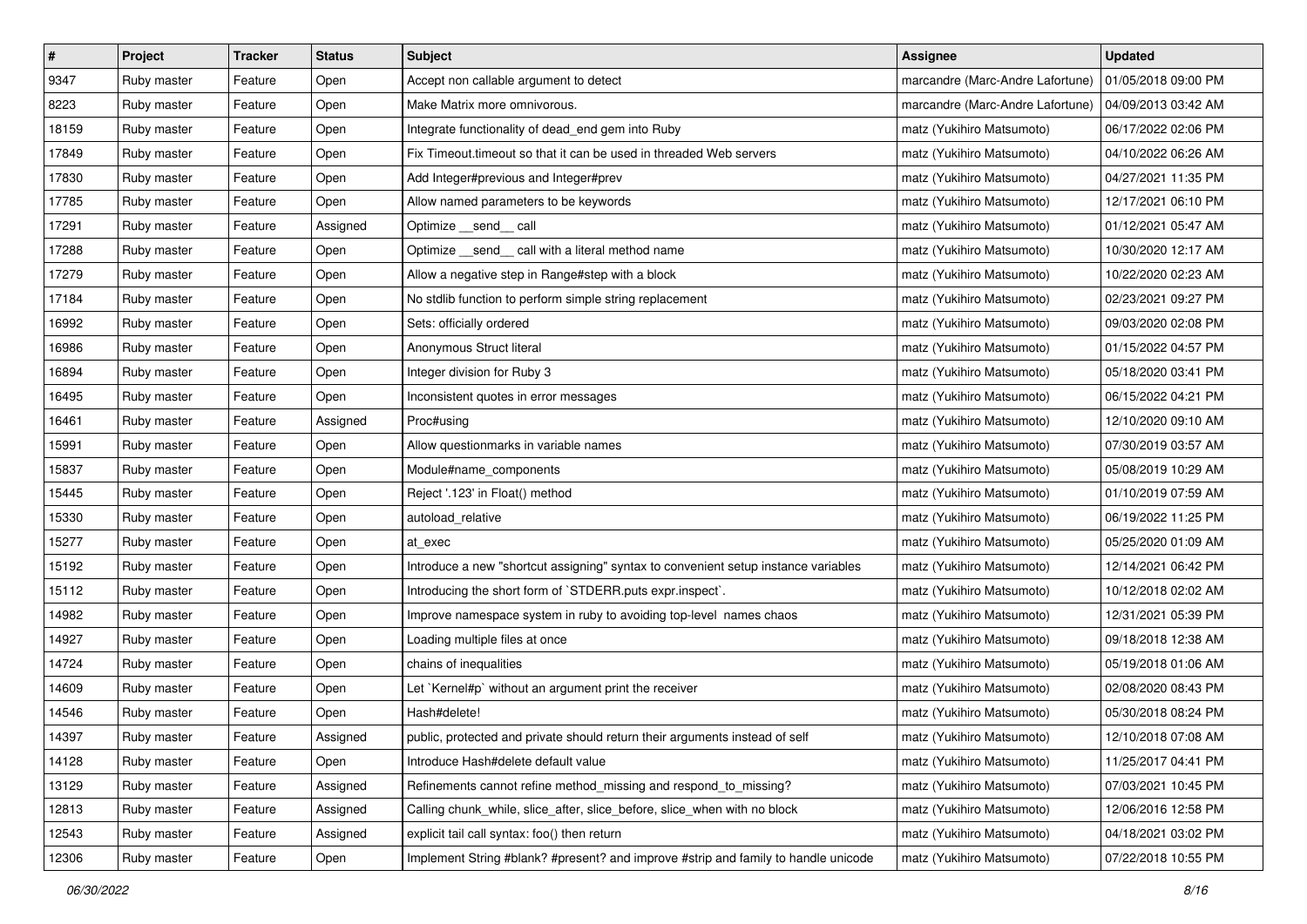| $\vert$ # | Project     | <b>Tracker</b> | <b>Status</b> | <b>Subject</b>                                                                                                          | <b>Assignee</b>           | <b>Updated</b>      |
|-----------|-------------|----------------|---------------|-------------------------------------------------------------------------------------------------------------------------|---------------------------|---------------------|
| 12244     | Ruby master | Feature        | Open          | Add a way to `integer - integer % num`                                                                                  | matz (Yukihiro Matsumoto) | 05/17/2016 06:05 AM |
| 12019     | Ruby master | Feature        | Open          | Better low-level support for writing concurrent libraries                                                               | matz (Yukihiro Matsumoto) | 12/23/2021 11:43 PM |
| 11882     | Ruby master | Feature        | Open          | Map or NamedMap                                                                                                         | matz (Yukihiro Matsumoto) | 01/17/2021 01:31 PM |
| 11816     | Ruby master | Feature        | Assigned      | Partial safe navigation operator                                                                                        | matz (Yukihiro Matsumoto) | 04/14/2020 08:02 AM |
| 11735     | Ruby master | Feature        | Open          | Porting String#squish and String#squish! from Ruby on Rails' Active Support                                             | matz (Yukihiro Matsumoto) | 06/24/2016 08:02 AM |
| 11627     | Ruby master | Feature        | Open          | make `nonzero` an alias of `nonzero?`                                                                                   | matz (Yukihiro Matsumoto) | 12/23/2021 11:43 PM |
| 11518     | Ruby master | Feature        | Open          | Queue enhancement - promote! and promote_all!                                                                           | matz (Yukihiro Matsumoto) | 09/17/2015 08:40 PM |
| 11517     | Ruby master | Feature        | Open          | Queue enhancement - conditional pop                                                                                     | matz (Yukihiro Matsumoto) | 09/17/2015 09:02 PM |
| 11390     | Ruby master | Feature        | Open          | Allow symbols starting with numbers                                                                                     | matz (Yukihiro Matsumoto) | 08/14/2015 05:23 AM |
| 11307     | Ruby master | Feature        | Open          | exception-free non-blocking Queue#pop                                                                                   | matz (Yukihiro Matsumoto) | 06/25/2015 11:06 PM |
| 11181     | Ruby master | Feature        | Open          | Add a line directive to Ruby                                                                                            | matz (Yukihiro Matsumoto) | 01/26/2016 02:04 AM |
| 11122     | Ruby master | Feature        | Open          | exception-free non-blocking Queue/SizedQueue operations                                                                 | matz (Yukihiro Matsumoto) | 05/06/2015 08:53 PM |
| 11028     | Ruby master | Feature        | Assigned      | standalone running single file ( zipped archives of ruby code) running **without<br>installation** using "gem install " | matz (Yukihiro Matsumoto) | 04/04/2015 01:44 AM |
| 10574     | Ruby master | Feature        | Open          | Add String#Ichomp and String.Ichomp!                                                                                    | matz (Yukihiro Matsumoto) | 12/15/2014 04:34 PM |
| 10549     | Ruby master | Feature        | Open          | Deprecate each_with_index and each_with_object in favor of with_index and<br>with_object                                | matz (Yukihiro Matsumoto) | 07/27/2021 11:09 AM |
| 10498     | Ruby master | Feature        | Open          | Make 'loop' yield a counter                                                                                             | matz (Yukihiro Matsumoto) | 01/05/2018 09:01 PM |
| 10489     | Ruby master | Feature        | Open          | Add inherit method for clearer and multiple inheritance                                                                 | matz (Yukihiro Matsumoto) | 12/10/2020 08:53 AM |
| 10481     | Ruby master | Feature        | Assigned      | Add "if" and "unless" clauses to rescue statements                                                                      | matz (Yukihiro Matsumoto) | 01/18/2015 02:46 PM |
| 10404     | Ruby master | Feature        | Open          | Allow individual finalizers to be removed with ObjectSpace.undefine_finalizer                                           | matz (Yukihiro Matsumoto) | 10/20/2014 08:14 AM |
| 10287     | Ruby master | Feature        | Open          | rename COLON3 to COLON2_HEAD.                                                                                           | matz (Yukihiro Matsumoto) | 07/27/2021 09:34 AM |
| 9816      | Ruby master | Feature        | Assigned      | 00000000000000000000                                                                                                    | matz (Yukihiro Matsumoto) | 10/28/2014 08:29 AM |
| 9768      | Ruby master | Feature        | Assigned      | Method that is visible only within a certain module/class                                                               | matz (Yukihiro Matsumoto) | 04/25/2014 06:43 AM |
| 9704      | Ruby master | Feature        | Open          | Refinements as files instead of modules                                                                                 | matz (Yukihiro Matsumoto) | 10/11/2016 06:36 PM |
| 9614      | Ruby master | Feature        | Open          | ordering of non-Hash items which use st_ internally                                                                     | matz (Yukihiro Matsumoto) | 01/05/2018 09:00 PM |
| 9123      | Ruby master | Feature        | Open          | Make Numeric#nonzero? behavior consistent with Numeric#zero?                                                            | matz (Yukihiro Matsumoto) | 06/11/2019 12:55 PM |
| 9070      | Ruby master | Feature        | Open          | Introduce `---` as synonym of `end` keyword                                                                             | matz (Yukihiro Matsumoto) | 11/02/2013 03:23 AM |
| 9043      | Ruby master | Feature        | Open          | Add String#f method as shortcut for #freeze                                                                             | matz (Yukihiro Matsumoto) | 01/05/2018 09:00 PM |
| 9023      | Ruby master | Feature        | Assigned      | Array#tail                                                                                                              | matz (Yukihiro Matsumoto) | 12/23/2021 11:40 PM |
| 8948      | Ruby master | Feature        | Assigned      | Frozen regex                                                                                                            | matz (Yukihiro Matsumoto) | 12/20/2020 07:15 PM |
| 8850      | Ruby master | Feature        | Assigned      | Convert Rational to decimal string                                                                                      | matz (Yukihiro Matsumoto) | 12/25/2017 06:15 PM |
| 8839      | Ruby master | Feature        | Assigned      | Class and module should return the class or module that was opened                                                      | matz (Yukihiro Matsumoto) | 12/28/2015 08:36 AM |
| 8804      | Ruby master | Feature        | Open          | ONCE syntax                                                                                                             | matz (Yukihiro Matsumoto) | 01/04/2020 08:26 PM |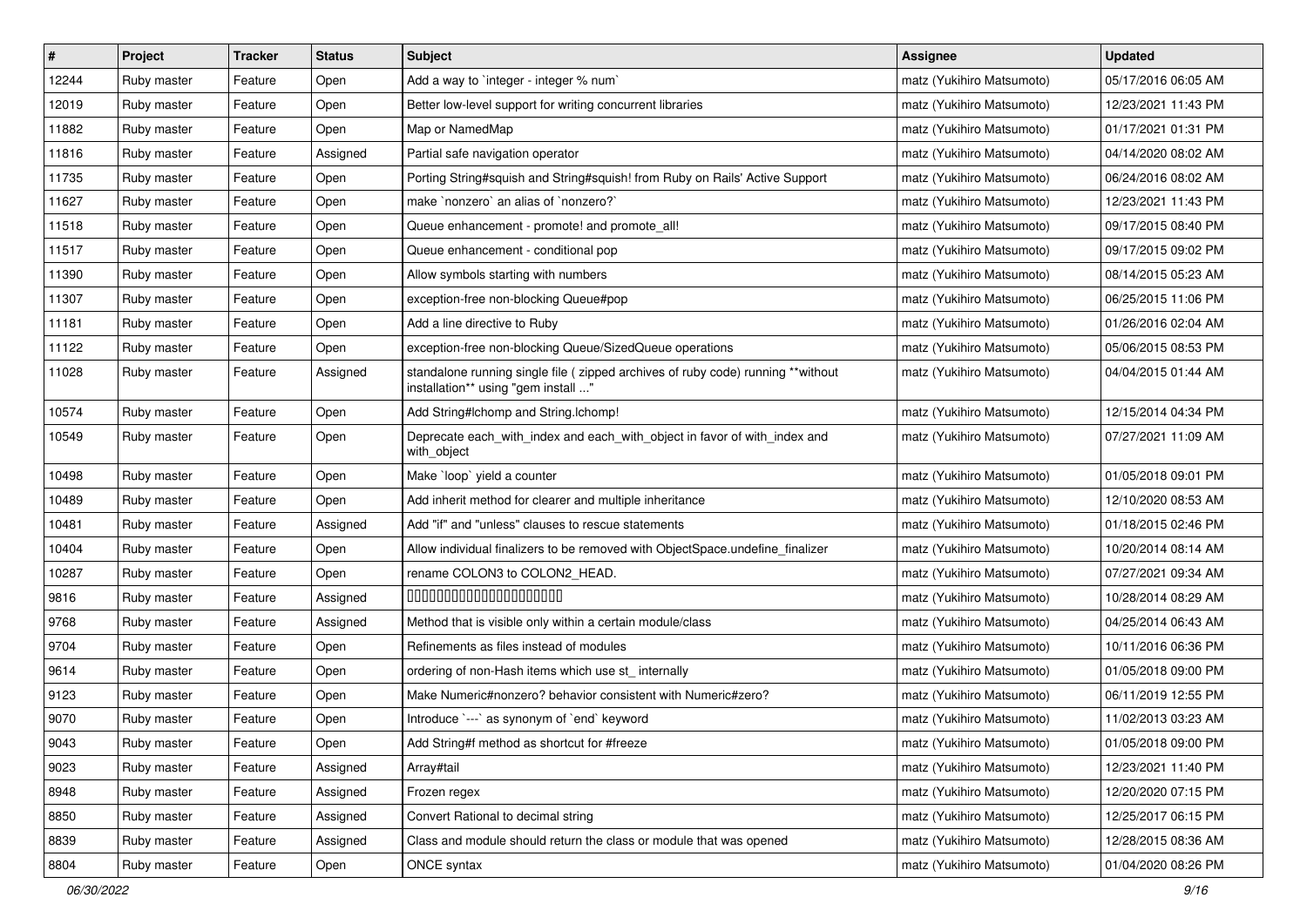| $\pmb{\#}$ | Project     | <b>Tracker</b> | <b>Status</b> | Subject                                                                                      | <b>Assignee</b>           | <b>Updated</b>      |
|------------|-------------|----------------|---------------|----------------------------------------------------------------------------------------------|---------------------------|---------------------|
| 8678       | Ruby master | Feature        | Assigned      | Allow invalid string to work with regexp                                                     | matz (Yukihiro Matsumoto) | 01/05/2018 09:00 PM |
| 8663       | Ruby master | Feature        | Open          | Officialy alias ArgumentError to ArgError                                                    | matz (Yukihiro Matsumoto) | 08/09/2013 07:42 PM |
| 8536       | Ruby master | Feature        | Assigned      | Implement is numeric? family of methods                                                      | matz (Yukihiro Matsumoto) | 12/25/2017 06:15 PM |
| 8478       | Ruby master | Feature        | Open          | The hash returned by Enumerable#group_by should have an empty array for its default<br>value | matz (Yukihiro Matsumoto) | 06/04/2013 03:56 PM |
| 8271       | Ruby master | Feature        | Assigned      | Proposal for moving to a more visible, formal process for feature requests                   | matz (Yukihiro Matsumoto) | 12/23/2021 11:40 PM |
| 8232       | Ruby master | Feature        | Open          | Rudiments of abstract algebra in Ruby                                                        | matz (Yukihiro Matsumoto) | 04/09/2013 01:47 AM |
| 8229       | Ruby master | Feature        | Open          | extend Hash.include?                                                                         | matz (Yukihiro Matsumoto) | 12/10/2020 08:53 AM |
| 8164       | Ruby master | Feature        | Assigned      | Public/Private                                                                               | matz (Yukihiro Matsumoto) | 12/10/2020 08:50 AM |
| 8061       | Ruby master | Feature        | Open          | 000000000000000                                                                              | matz (Yukihiro Matsumoto) | 12/25/2017 06:15 PM |
| 8042       | Ruby master | Feature        | Assigned      | Add Addrinfo#socket to create a socket that is not connected or bound                        | matz (Yukihiro Matsumoto) | 12/25/2017 06:15 PM |
| 8016       | Ruby master | Feature        | Assigned      | Alias __FILE__ and __LINE__ as methods                                                       | matz (Yukihiro Matsumoto) | 12/25/2017 06:15 PM |
| 7914       | Ruby master | Feature        | Open          | Case for local class methods                                                                 | matz (Yukihiro Matsumoto) | 12/25/2017 06:15 PM |
| 7883       | Ruby master | Feature        | Open          | Add Regex#to_proc                                                                            | matz (Yukihiro Matsumoto) | 12/25/2017 06:15 PM |
| 7876       | Ruby master | Feature        | Open          | Add method for accessing Class from within Singleton Class                                   | matz (Yukihiro Matsumoto) | 12/25/2017 06:15 PM |
| 7848       | Ruby master | Feature        | Open          | Restore default state for core ruby objects                                                  | matz (Yukihiro Matsumoto) | 12/25/2017 06:15 PM |
| 7795       | Ruby master | Feature        | Open          | Symbol.defined? and/or to_existing_symbol                                                    | matz (Yukihiro Matsumoto) | 12/25/2017 06:15 PM |
| 7748       | Ruby master | Feature        | Open          | Contextual send                                                                              | matz (Yukihiro Matsumoto) | 12/10/2020 08:53 AM |
| 7739       | Ruby master | Feature        | Assigned      | Define Hash#  as Hash#reverse_merge in Rails                                                 | matz (Yukihiro Matsumoto) | 12/25/2017 06:15 PM |
| 7704       | Ruby master | Feature        | Open          | Add a list of enabled (experimental) language features.                                      | matz (Yukihiro Matsumoto) | 12/25/2017 06:15 PM |
| 7702       | Ruby master | Feature        | Open          | Remove Proc#binding                                                                          | matz (Yukihiro Matsumoto) | 07/15/2019 07:39 PM |
| 7657       | Ruby master | Feature        | Open          | Array#& doesn't accept Enumerables                                                           | matz (Yukihiro Matsumoto) | 12/25/2017 06:15 PM |
| 7654       | Ruby master | Feature        | Open          | Add optional code block to IO::readlines                                                     | matz (Yukihiro Matsumoto) | 12/25/2017 06:15 PM |
| 7644       | Ruby master | Feature        | Assigned      | In refinements, change "using" keyword to a less generic word.                               | matz (Yukihiro Matsumoto) | 12/10/2020 08:49 AM |
| 7614       | Ruby master | Feature        | Open          | alias_accessor                                                                               | matz (Yukihiro Matsumoto) | 12/25/2017 06:15 PM |
| 7611       | Ruby master | Feature        | Open          | Focal method for all loads/requires                                                          | matz (Yukihiro Matsumoto) | 12/25/2017 06:15 PM |
| 7604       | Ruby master | Feature        | Open          | Make === comparison operator ability to delegate comparison to an argument                   | matz (Yukihiro Matsumoto) | 12/25/2017 06:15 PM |
| 7580       | Ruby master | Feature        | Assigned      | Range translation                                                                            | matz (Yukihiro Matsumoto) | 06/11/2018 09:51 AM |
| 7548       | Ruby master | Feature        | Open          | Load and Require Callbacks                                                                   | matz (Yukihiro Matsumoto) | 12/25/2017 06:15 PM |
| 7546       | Ruby master | Feature        | Open          | Change behavior of `Array#slice` for an argument of `Range` class                            | matz (Yukihiro Matsumoto) | 12/10/2020 08:49 AM |
| 7503       | Ruby master | Feature        | Assigned      | make timeout.rb async-interrupt safe by default                                              | matz (Yukihiro Matsumoto) | 12/25/2017 06:15 PM |
| 7444       | Ruby master | Feature        | Open          | Array#product_set                                                                            | matz (Yukihiro Matsumoto) | 12/25/2017 06:15 PM |
| 7436       | Ruby master | Feature        | Assigned      | Allow for a "granularity" flag for backtrace_locations                                       | matz (Yukihiro Matsumoto) | 12/25/2017 06:15 PM |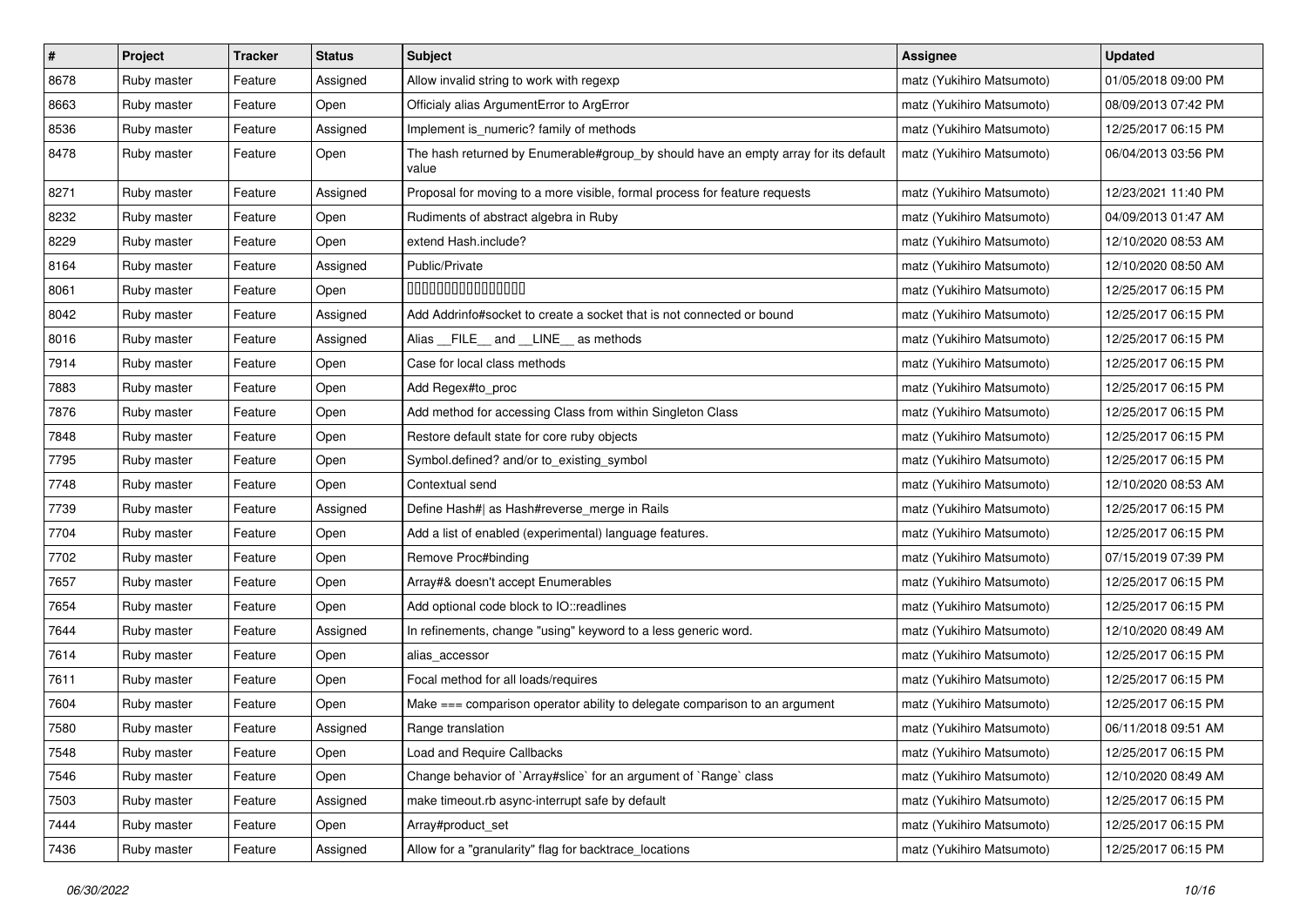| $\pmb{\#}$ | Project     | <b>Tracker</b> | <b>Status</b> | <b>Subject</b>                                                                                                    | <b>Assignee</b>           | <b>Updated</b>      |
|------------|-------------|----------------|---------------|-------------------------------------------------------------------------------------------------------------------|---------------------------|---------------------|
| 7377       | Ruby master | Feature        | Open          | #indetical? as an alias for #equal?                                                                               | matz (Yukihiro Matsumoto) | 12/25/2017 06:15 PM |
| 7349       | Ruby master | Feature        | Assigned      | Struct#inspect needs more meaningful output                                                                       | matz (Yukihiro Matsumoto) | 12/25/2017 06:15 PM |
| 7314       | Ruby master | Feature        | Assigned      | Convert Proc to Lambda doesn't work in MRI                                                                        | matz (Yukihiro Matsumoto) | 05/21/2016 09:15 AM |
| 7149       | Ruby master | Feature        | Open          | Constant magic for everyone.                                                                                      | matz (Yukihiro Matsumoto) | 12/25/2017 06:15 PM |
| 7132       | Ruby master | Feature        | Assigned      | Alternation between named / ordered method arguments and aliases for method<br>arguments.                         | matz (Yukihiro Matsumoto) | 12/25/2017 06:15 PM |
| 7121       | Ruby master | Feature        | Assigned      | Extending the use of `require'                                                                                    | matz (Yukihiro Matsumoto) | 12/25/2017 06:15 PM |
| 7087       | Ruby master | Feature        | Assigned      | ::ConditionVariable#wait does not work with Monitor because Monitor#sleep does not<br>exist                       | matz (Yukihiro Matsumoto) | 12/25/2017 06:15 PM |
| 6869       | Ruby master | Feature        | Open          | Do not treat `_` parameter exceptionally                                                                          | matz (Yukihiro Matsumoto) | 12/10/2020 08:58 AM |
| 6842       | Ruby master | Feature        | Assigned      | Add Optional Arguments to String#strip                                                                            | matz (Yukihiro Matsumoto) | 08/24/2016 05:50 AM |
| 6841       | Ruby master | Feature        | Assigned      | Shorthand for Assigning Return Value of Method to Self                                                            | matz (Yukihiro Matsumoto) | 12/10/2020 08:53 AM |
| 6817       | Ruby master | Feature        | Open          | Partial application                                                                                               | matz (Yukihiro Matsumoto) | 12/25/2017 06:15 PM |
| 6811       | Ruby master | Feature        | Assigned      | File, Dir and FileUtils should have bang-versions of singleton methods that fails silently                        | matz (Yukihiro Matsumoto) | 12/25/2017 06:15 PM |
| 6810       | Ruby master | Feature        | Assigned      | `module A::B; end` is not equivalent to `module A; module B; end; end` with respect to<br>constant lookup (scope) | matz (Yukihiro Matsumoto) | 12/10/2020 09:22 AM |
| 6802       | Ruby master | Feature        | Assigned      | String#scan should have equivalent yielding MatchData                                                             | matz (Yukihiro Matsumoto) | 12/25/2017 06:15 PM |
| 6671       | Ruby master | Feature        | Assigned      | File.split_all and File.split_root                                                                                | matz (Yukihiro Matsumoto) | 12/25/2017 06:15 PM |
| 6648       | Ruby master | Feature        | Assigned      | Provide a standard API for retrieving all command-line flags passed to Ruby                                       | matz (Yukihiro Matsumoto) | 12/25/2017 06:15 PM |
| 6641       | Ruby master | Feature        | Open          | Hash.auto constructor                                                                                             | matz (Yukihiro Matsumoto) | 12/25/2017 06:15 PM |
| 6611       | Ruby master | Feature        | Assigned      | Comments requested on implementation of set_parse_func                                                            | matz (Yukihiro Matsumoto) | 12/25/2017 06:15 PM |
| 6596       | Ruby master | Feature        | Assigned      | New method `Array#indexes`                                                                                        | matz (Yukihiro Matsumoto) | 07/29/2020 01:41 AM |
| 6594       | Ruby master | Feature        | Assigned      | <b>Integrated Functor</b>                                                                                         | matz (Yukihiro Matsumoto) | 12/10/2020 08:53 AM |
| 6452       | Ruby master | Feature        | Assigned      | Allow extend to override class methods                                                                            | matz (Yukihiro Matsumoto) | 12/10/2020 08:53 AM |
| 6445       | Ruby master | Feature        | Assigned      | request for default length/position on string index                                                               | matz (Yukihiro Matsumoto) | 12/25/2017 06:15 PM |
| 6413       | Ruby master | Feature        | Assigned      | Make Dir.entries default to Dir.entries(Dir.pwd)                                                                  | matz (Yukihiro Matsumoto) | 12/25/2017 06:15 PM |
| 6376       | Ruby master | Feature        | Assigned      | Feature lookup and checking if feature is loaded                                                                  | matz (Yukihiro Matsumoto) | 12/25/2017 06:15 PM |
| 6354       | Ruby master | Feature        | Assigned      | Remove escape (break/return/redo/next support) from class/module scope                                            | matz (Yukihiro Matsumoto) | 12/25/2017 06:15 PM |
| 6337       | Ruby master | Feature        | Assigned      | FileUtils#sync                                                                                                    | matz (Yukihiro Matsumoto) | 12/25/2017 06:15 PM |
| 6317       | Ruby master | Feature        | Assigned      |                                                                                                                   | matz (Yukihiro Matsumoto) | 12/25/2017 06:15 PM |
| 6309       | Ruby master | Feature        | Assigned      | Add a reference queue for weak references                                                                         | matz (Yukihiro Matsumoto) | 08/23/2020 09:07 PM |
| 6308       | Ruby master | Feature        | Assigned      | Eliminate delegation from WeakRef                                                                                 | matz (Yukihiro Matsumoto) | 12/23/2021 11:40 PM |
| 6293       | Ruby master | Feature        | Assigned      | new queue / blocking queues                                                                                       | matz (Yukihiro Matsumoto) | 12/25/2017 06:15 PM |
| 6277       | Ruby master | Feature        | Assigned      | Hash#convert_key                                                                                                  | matz (Yukihiro Matsumoto) | 12/25/2017 06:15 PM |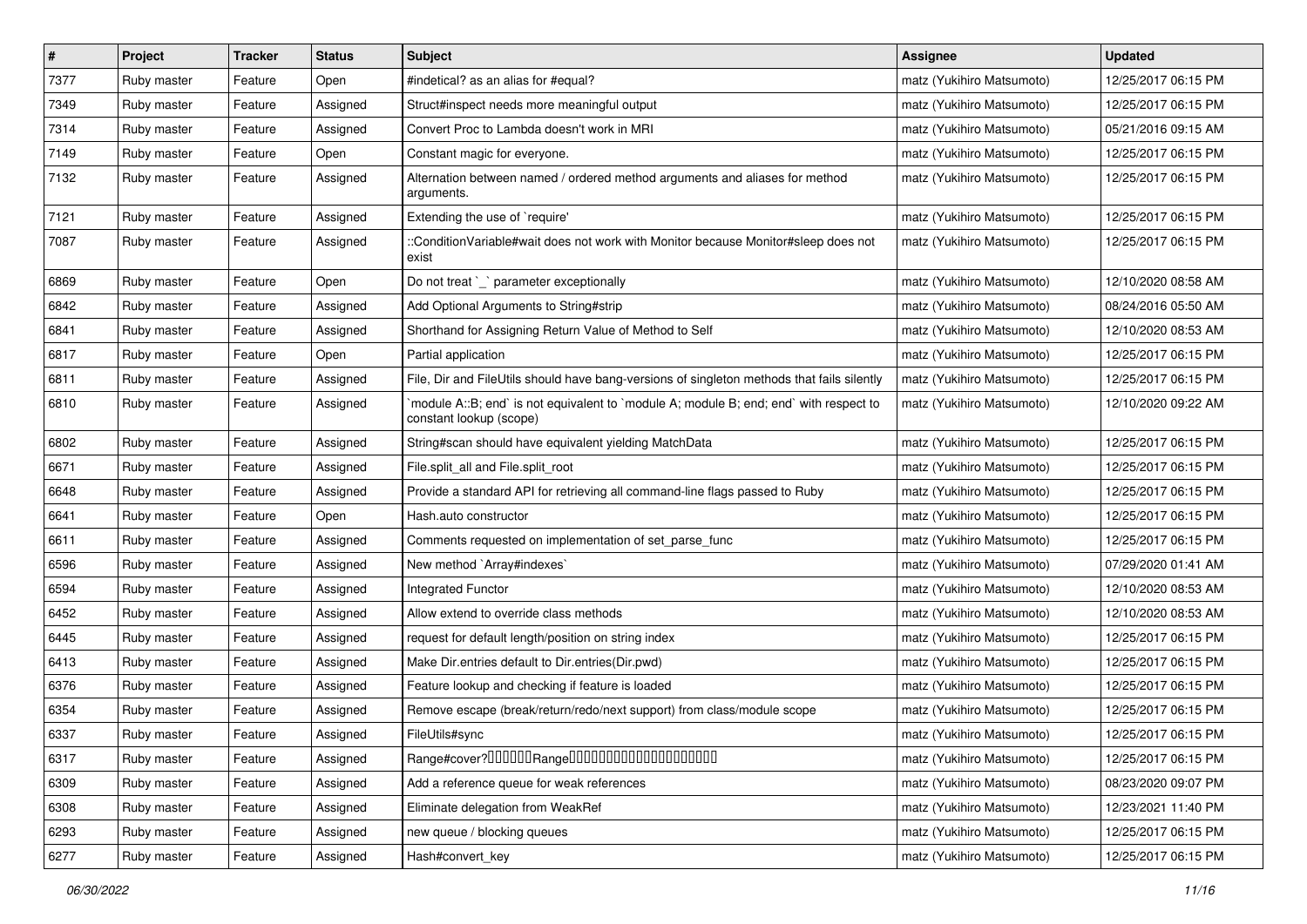| $\vert$ # | Project     | <b>Tracker</b> | <b>Status</b> | Subject                                                                   | <b>Assignee</b>                         | <b>Updated</b>      |
|-----------|-------------|----------------|---------------|---------------------------------------------------------------------------|-----------------------------------------|---------------------|
| 5970      | Ruby master | Feature        | Assigned      | Add Enumerable#join with same semantics as Array#join                     | matz (Yukihiro Matsumoto)               | 12/25/2017 06:15 PM |
| 5945      | Ruby master | Feature        | Assigned      | Add the ability to mark a at_exit as process-local.                       | matz (Yukihiro Matsumoto)               | 10/10/2018 08:29 AM |
| 5825      | Ruby master | Feature        | Assigned      | Sweet instance var assignment in the object initializer                   | matz (Yukihiro Matsumoto)               | 12/10/2020 08:53 AM |
| 5781      | Ruby master | Feature        | Assigned      | Query attributes (attribute methods ending in `?` mark)                   | matz (Yukihiro Matsumoto)               | 01/10/2020 06:34 AM |
| 5749      | Ruby master | Feature        | Assigned      | new method String#match_all needed                                        | matz (Yukihiro Matsumoto)               | 12/25/2017 06:15 PM |
| 5741      | Ruby master | Feature        | Assigned      | Secure Erasure of Passwords                                               | matz (Yukihiro Matsumoto)               | 12/25/2017 06:15 PM |
| 5643      | Ruby master | Feature        | Assigned      | require/load options and binding option                                   | matz (Yukihiro Matsumoto)               | 12/25/2017 06:15 PM |
| 5582      | Ruby master | Feature        | Assigned      | Allow clone of singleton methods on a BasicObject                         | matz (Yukihiro Matsumoto)               | 12/25/2017 06:15 PM |
| 5558      | Ruby master | Feature        | Assigned      | String#% strange arity errors                                             | matz (Yukihiro Matsumoto)               | 12/25/2017 06:15 PM |
| 5456      | Ruby master | Feature        | Assigned      | kernel#syscall() should be removed.                                       | matz (Yukihiro Matsumoto)               | 12/10/2020 08:46 AM |
| 5445      | Ruby master | Feature        | Assigned      | Need RUBYOPT -r before ARGV -r                                            | matz (Yukihiro Matsumoto)               | 12/25/2017 06:15 PM |
| 5389      | Ruby master | Feature        | Assigned      | New method Enumerator#iterate                                             | matz (Yukihiro Matsumoto)               | 12/25/2017 06:15 PM |
| 5129      | Ruby master | Feature        | Assigned      | Create a core class "FileArray" and make "ARGF" its instance              | matz (Yukihiro Matsumoto)               | 01/23/2018 02:02 PM |
| 5064      | Ruby master | Feature        | Assigned      | HTTP user-agent class                                                     | matz (Yukihiro Matsumoto)               | 12/25/2017 06:15 PM |
| 5007      | Ruby master | Feature        | Assigned      | Proc#call_under: Unifying instance_eval and instance_exec                 | matz (Yukihiro Matsumoto)               | 04/19/2018 07:57 AM |
| 4824      | Ruby master | Feature        | Assigned      | Provide method Kernel#executed?                                           | matz (Yukihiro Matsumoto)               | 03/05/2018 04:57 AM |
| 4818      | Ruby master | Feature        | Assigned      | Add method marshalable?                                                   | matz (Yukihiro Matsumoto)               | 12/25/2017 06:15 PM |
| 4592      | Ruby master | Feature        | Assigned      | Tempfile0000000                                                           | matz (Yukihiro Matsumoto)               | 12/25/2017 06:14 PM |
| 4539      | Ruby master | Feature        | Assigned      | Array#zip_with                                                            | matz (Yukihiro Matsumoto)               | 11/28/2019 08:23 AM |
| 4521      | Ruby master | Feature        | Assigned      | NoMethodError#message may take very long to execute                       | matz (Yukihiro Matsumoto)               | 12/25/2017 06:14 PM |
| 4514      | Ruby master | Feature        | Assigned      | #deep_clone and #deep_dup for Objects                                     | matz (Yukihiro Matsumoto)               | 12/25/2017 06:14 PM |
| 18439     | Ruby master | Feature        | Open          | Support YJIT for VC++                                                     | maximecb (Maxime<br>Chevalier-Boisvert) | 01/10/2022 11:29 PM |
| 17339     | Ruby master | Feature        | Assigned      | Semantic grouping with BigDecimal#to_s                                    | mrkn (Kenta Murata)                     | 12/20/2021 12:39 PM |
| 16350     | Ruby master | Feature        | Assigned      | ArithmeticSequence#member? can result in infinite loop                    | mrkn (Kenta Murata)                     | 05/29/2020 10:26 PM |
| 14476     | Ruby master | Feature        | Assigned      | Adding same_all? for checking whether all items in an Array are same      | mrkn (Kenta Murata)                     | 08/28/2020 01:10 PM |
| 10782     | Ruby master | Feature        | Assigned      | Patch: Add constants for BigDecimal for ZERO, ONE, TEN                    | mrkn (Kenta Murata)                     | 05/21/2015 08:13 AM |
| 8295      | Ruby master | Feature        | Assigned      | Float I Rational 0000000000000 BigDecimal 0000000                         | mrkn (Kenta Murata)                     | 12/25/2017 06:15 PM |
| 7321      | Ruby master | Feature        | Assigned      | Newton.#nsolve 00 2 0000000000                                            | mrkn (Kenta Murata)                     | 12/25/2017 06:15 PM |
| 6973      | Ruby master | Feature        | Assigned      | Add an #integral? method to Numeric to test for whole-number values       | mrkn (Kenta Murata)                     | 12/25/2017 06:15 PM |
| 6857      | Ruby master | Feature        | Assigned      | bigdecimal/math BigMath.E/BigMath.exp R. P. Feynman inspired optimization | mrkn (Kenta Murata)                     | 12/25/2017 06:15 PM |
| 5310      | Ruby master | Feature        | Assigned      | Integral objects                                                          | mrkn (Kenta Murata)                     | 12/25/2017 06:15 PM |
| 5133      | Ruby master | Feature        | Assigned      | Array#unzip as an alias of Array#transpose                                | mrkn (Kenta Murata)                     | 12/25/2017 06:15 PM |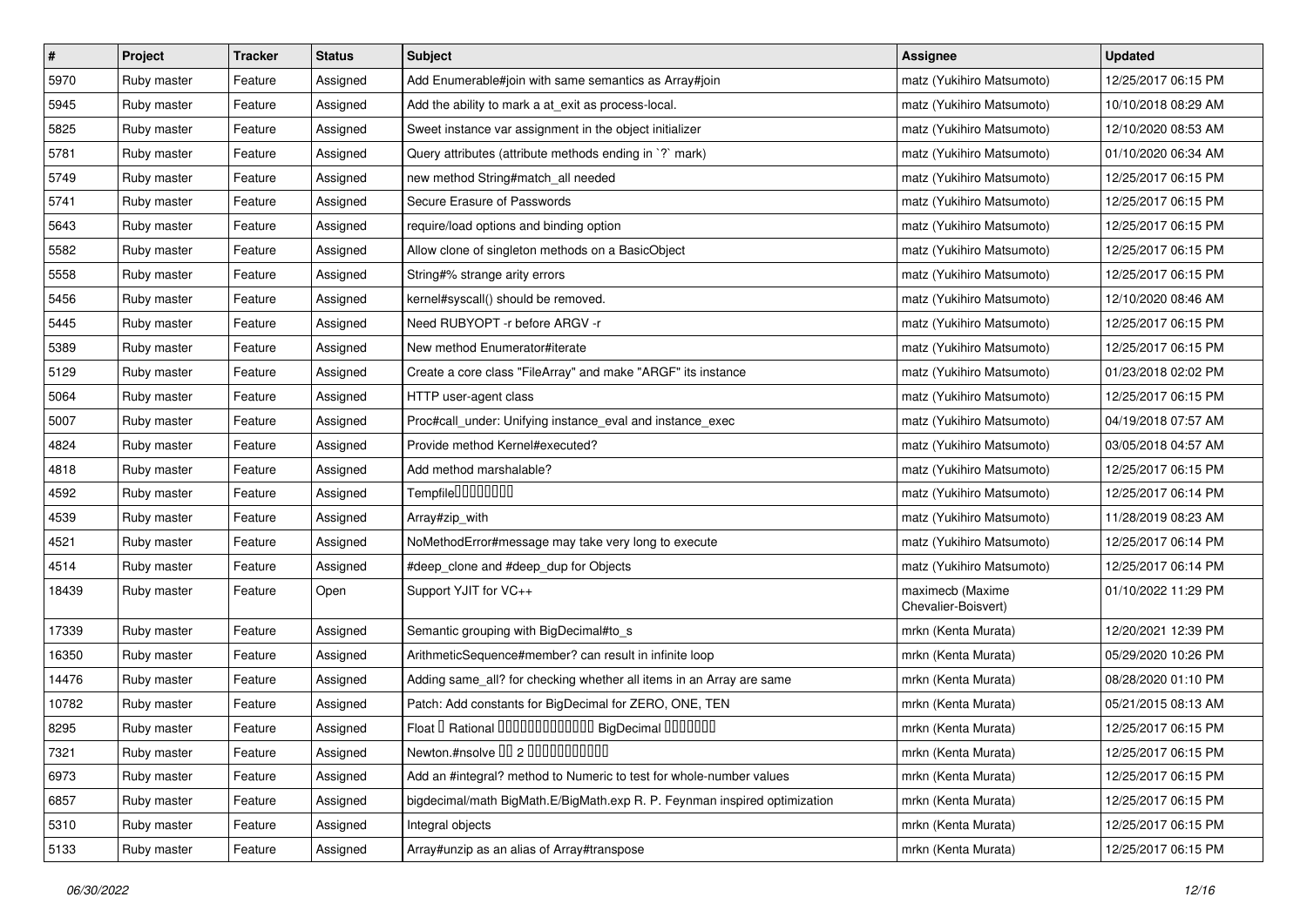| $\vert$ # | Project     | <b>Tracker</b> | <b>Status</b> | <b>Subject</b>                                                                                                                         | <b>Assignee</b>          | <b>Updated</b>      |
|-----------|-------------|----------------|---------------|----------------------------------------------------------------------------------------------------------------------------------------|--------------------------|---------------------|
| 5654      | Ruby master | Feature        | Assigned      | Introduce global lock to avoid concurrent require                                                                                      | nahi (Hiroshi Nakamura)  | 12/25/2017 06:15 PM |
| 17638     | Ruby master | Feature        | Assigned      | Support backtracing with the libbacktrace library                                                                                      | naruse (Yui NARUSE)      | 03/05/2021 03:40 PM |
| 17111     | Ruby master | Feature        | Assigned      | Improve performance of Net::HTTPHeader#set_form by 40%                                                                                 | naruse (Yui NARUSE)      | 08/10/2020 05:36 AM |
| 16559     | Ruby master | Feature        | Open          | Net::HTTP#request injects "Connection: close" header if #started? is false, wasting<br>HTTP server resources                           | naruse (Yui NARUSE)      | 05/28/2020 07:37 PM |
| 15940     | Ruby master | Feature        | Open          | Coerce symbols internal fstrings in UTF8 rather than ASCII to better share memory with<br>string literals                              | naruse (Yui NARUSE)      | 07/30/2019 04:17 AM |
| 15931     | Ruby master | Feature        | Open          | encoding for CESU-8                                                                                                                    | naruse (Yui NARUSE)      | 12/20/2019 05:42 AM |
| 13221     | Ruby master | Feature        | Assigned      | [PATCH] gems/bundled gems: add "curses" RubyGem                                                                                        | naruse (Yui NARUSE)      | 09/25/2017 06:32 PM |
| 9020      | Ruby master | Feature        | Assigned      | Net::HTTPResponse predicate/query methods                                                                                              | naruse (Yui NARUSE)      | 12/25/2017 06:15 PM |
| 6265      | Ruby master | Feature        | Assigned      | Remove 'useless' 'concatenation' syntax                                                                                                | naruse (Yui NARUSE)      | 08/10/2016 02:36 AM |
| 5764      | Ruby master | Feature        | Assigned      | Net::HTTP should assume HTTP/0.9 on unexpected responses                                                                               | naruse (Yui NARUSE)      | 07/15/2019 05:06 PM |
| 5461      | Ruby master | Feature        | Assigned      | Add pipelining to Net::HTTP                                                                                                            | naruse (Yui NARUSE)      | 12/25/2017 06:15 PM |
| 16978     | Ruby master | Feature        | Open          | Ruby should not use realpath for FILE                                                                                                  | nobu (Nobuyoshi Nakada)  | 04/01/2022 11:30 AM |
| 16291     | Ruby master | Feature        | Open          | Introduce support for resize in rb_ary_freeze and prefer internal use of rb_ary_freeze<br>and rb_str_freeze for String and Array types | nobu (Nobuyoshi Nakada)  | 12/25/2020 02:43 AM |
| 15305     | Ruby master | Feature        | Open          | [PATCH] include/ruby/ruby.h (RB_ALLOCV*): remove GC guard                                                                              | nobu (Nobuyoshi Nakada)  | 07/27/2021 11:39 AM |
| 13577     | Ruby master | Feature        | Assigned      | Digest file accidentally receives File object but uses file path                                                                       | nobu (Nobuyoshi Nakada)  | 05/20/2017 06:50 PM |
| 13516     | Ruby master | Feature        | Assigned      | Improve the text of the circular require warning                                                                                       | nobu (Nobuyoshi Nakada)  | 08/31/2017 05:49 AM |
| 13378     | Ruby master | Feature        | Open          | Eliminate 4 of 8 syscalls when requiring file by absolute path                                                                         | nobu (Nobuyoshi Nakada)  | 06/16/2017 07:57 AM |
| 12064     | Ruby master | Feature        | Open          | Make creation of enc/unicode/casefold.h automatic again                                                                                | nobu (Nobuyoshi Nakada)  | 02/12/2016 06:13 AM |
| 11670     | Ruby master | Feature        | Open          | Show warning to make nested def obsolete                                                                                               | nobu (Nobuyoshi Nakada)  | 11/09/2015 07:40 AM |
| 8959      | Ruby master | Feature        | Assigned      | Allow top level prepend                                                                                                                | nobu (Nobuyoshi Nakada)  | 10/16/2013 03:22 AM |
| 8460      | Ruby master | Feature        | Assigned      | PATCH: optparse: add keep_unknown option                                                                                               | nobu (Nobuyoshi Nakada)  | 05/27/2021 10:07 PM |
| 8449      | Ruby master | Feature        | Open          | Array#ary_plus always returns an array                                                                                                 | nobu (Nobuyoshi Nakada)  | 06/02/2013 04:23 PM |
| 8270      | Ruby master | Feature        | Open          | Ruby should build without thread support (aka minix)                                                                                   | nobu (Nobuyoshi Nakada)  | 12/10/2020 08:53 AM |
| 7745      | Ruby master | Feature        | Open          | lib/observer.rb: Observers are compared by identity                                                                                    | nobu (Nobuyoshi Nakada)  | 12/25/2017 06:15 PM |
| 7532      | Ruby master | Feature        | Assigned      | Hardcoded compiler location                                                                                                            | nobu (Nobuyoshi Nakada)  | 12/25/2017 06:15 PM |
| 7394      | Ruby master | Feature        | Assigned      | Enumerable#find ifnone parameter could be non-callable                                                                                 | nobu (Nobuyoshi Nakada)  | 02/10/2021 09:32 AM |
| 6769      | Ruby master | Feature        | Assigned      | rbinstall.rb: install both src and batch files separetely                                                                              | nobu (Nobuyoshi Nakada)  | 10/30/2015 12:38 PM |
| 6012      | Ruby master | Feature        | Assigned      | Proc#source_location also return the column                                                                                            | nobu (Nobuyoshi Nakada)  | 02/12/2019 07:49 AM |
| 4924      | Ruby master | Feature        | Assigned      | mkmf have_header fails with C++ headers                                                                                                | nobu (Nobuyoshi Nakada)  | 12/25/2017 06:15 PM |
| 2324      | Ruby master | Feature        | Assigned      | Dir instance methods for relative path                                                                                                 | nobu (Nobuyoshi Nakada)  | 12/25/2017 05:58 PM |
| 14901     | Ruby master | Feature        | Assigned      | [PATCH] do not block SIGCHLD in normal Ruby Threads                                                                                    | normalperson (Eric Wong) | 07/19/2021 05:23 AM |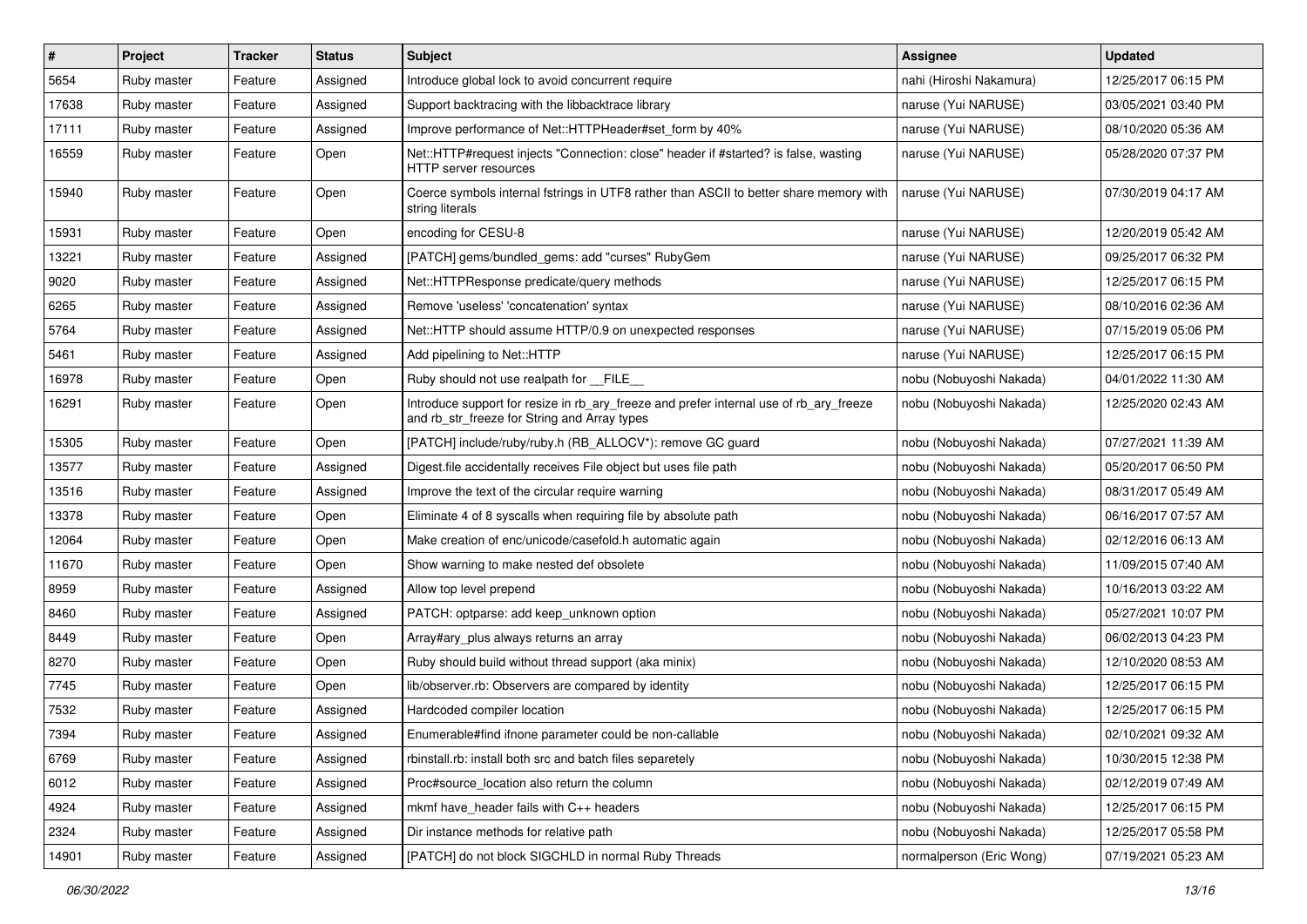| $\vert$ # | Project     | <b>Tracker</b> | <b>Status</b> | <b>Subject</b>                                                           | <b>Assignee</b>                       | <b>Updated</b>      |
|-----------|-------------|----------------|---------------|--------------------------------------------------------------------------|---------------------------------------|---------------------|
| 13721     | Ruby master | Feature        | Assigned      | [PATCH] net/imap: dedupe attr keys in Net::IMAP::FetchData               | normalperson (Eric Wong)              | 07/27/2017 09:51 AM |
| 11299     | Ruby master | Feature        | Open          | [PATCH] use Array instead of custom struct for generic ivars             | normalperson (Eric Wong)              | 06/24/2015 12:38 AM |
| 10328     | Ruby master | Feature        | Open          | [PATCH] make OPT SUPPORT JOKE a proper VM option                         | normalperson (Eric Wong)              | 01/05/2018 09:01 PM |
| 12354     | Ruby master | Feature        | Assigned      | PKey::EC Can't output public key pem when private key exists             | rhenium (Kazuki Yamaguchi)            | 07/24/2019 10:57 PM |
| 8126      | Ruby master | Feature        | Assigned      | OpenSSL::SSL::SSLSocket does not define #recv and #send messages         | rhenium (Kazuki Yamaguchi)            | 08/08/2019 11:05 PM |
| 14412     | Ruby master | Feature        | Assigned      | DRb UNIX on local machine: add support for getpeereid()                  | seki (Masatoshi Seki)                 | 01/28/2018 12:51 PM |
| 5434      | Ruby master | Feature        | Assigned      | Allow per-class whitelisting of methods safe to expose through DRb       | seki (Masatoshi Seki)                 | 12/25/2017 06:15 PM |
| 12281     | Ruby master | Feature        | Assigned      | Allow lexically scoped use of refinements with `using {}` block syntax   | shugo (Shugo Maeda)                   | 06/13/2016 07:44 AM |
| 6682      | Ruby master | Feature        | Assigned      | Add a method to return an instance attached by a singleton class         | shyouhei (Shyouhei Urabe)             | 12/25/2017 06:15 PM |
| 11955     | Ruby master | Feature        | Assigned      | Expose Object that Receives logs in Logger                               | sonots (Naotoshi Seo)                 | 11/09/2017 11:35 AM |
| 15239     | Ruby master | Feature        | Assigned      | [patch] test-spec win32ole                                               | suke (Masaki Suketa)                  | 12/29/2019 01:04 PM |
| 6613      | Ruby master | Feature        | Assigned      | VT_RECORD, IRecordInfo Support in WIN32OLE                               | suke (Masaki Suketa)                  | 12/25/2017 06:15 PM |
| 9590      | Ruby master | Feature        | Open          | introduce st_foreach_update and st_foreach_update_check for performance. | tarui (Masaya Tarui)                  | 01/05/2018 09:00 PM |
| 7788      | Ruby master | Feature        | Open          | YAML Tag Schema Support                                                  | tenderlovemaking (Aaron<br>Patterson) | 12/25/2017 06:15 PM |
| 7518      | Ruby master | Feature        | Assigned      | Fiddle::Pointer#to_str and Fiddle::Pointer#to_int should be removed      | tenderlovemaking (Aaron<br>Patterson) | 08/15/2013 04:56 AM |
| 7488      | Ruby master | Feature        | Assigned      | Receiving object_id in object creation probes                            | tenderlovemaking (Aaron<br>Patterson) | 12/25/2017 06:15 PM |
| 11599     | Ruby master | Feature        | Open          | Dump entries of hash in ObjectSpace                                      | tmm1 (Aman Karmani)                   | 11/24/2015 05:52 PM |
| 11292     | Ruby master | Feature        | Open          | objspace: Dump type of special consts                                    | tmm1 (Aman Karmani)                   | 06/22/2015 04:22 AM |
| 10038     | Ruby master | Feature        | Assigned      | Extend ObjectSpace.dump to expose buffer addresses for String and Array  | tmm1 (Aman Karmani)                   | 01/05/2018 09:01 PM |
| 12653     | Ruby master | Feature        | Assigned      | Use wide WinAPI for rb_w32_getcwd                                        | usa (Usaku NAKAMURA)                  | 09/12/2016 06:35 AM |
| 15166     | Ruby master | Feature        | Assigned      | 2.5 times faster implementation than current gcd implmentation           | watson1978 (Shizuo Fujita)            | 04/26/2019 09:12 PM |
| 4831      | Ruby master | Feature        | Assigned      | Integer#prime_factors                                                    | yugui (Yuki Sonoda)                   | 01/23/2018 08:09 AM |
| 14844     | Ruby master | Feature        | Open          | Future of RubyVM::AST?                                                   | yui-knk (Kaneko Yuichiro)             | 08/31/2020 08:22 AM |
| 9235      | Ruby master | Feature        | Assigned      | Documentation for commercial support                                     | zzak (Zachary Scott)                  | 08/10/2019 02:55 PM |
| 18885     | Ruby master | Feature        | Open          | Long lived fork advisory API (potential Copy on Write optimizations)     |                                       | 06/30/2022 09:27 AM |
| 18841     | Ruby master | Feature        | Open          | Proposal: autoload_relative                                              |                                       | 06/19/2022 11:22 PM |
| 18835     | Ruby master | Feature        | Open          | Add InstructionSequence#type method                                      |                                       | 06/16/2022 10:30 PM |
| 18832     | Ruby master | Feature        | Open          | Do not have class/module keywords consider ancestors of Object           |                                       | 06/21/2022 05:50 AM |
| 18831     | Ruby master | Feature        | Open          | Block argument to `yield`                                                |                                       | 06/18/2022 03:12 AM |
| 18825     | Ruby master | Feature        | Open          | Specialized instruction for "array literal + `.hash`"                    |                                       | 06/14/2022 05:24 PM |
| 18822     | Ruby master | Feature        | Open          | Ruby lack a proper method to percent-encode strings for URIs (RFC 3986)  |                                       | 06/09/2022 02:42 PM |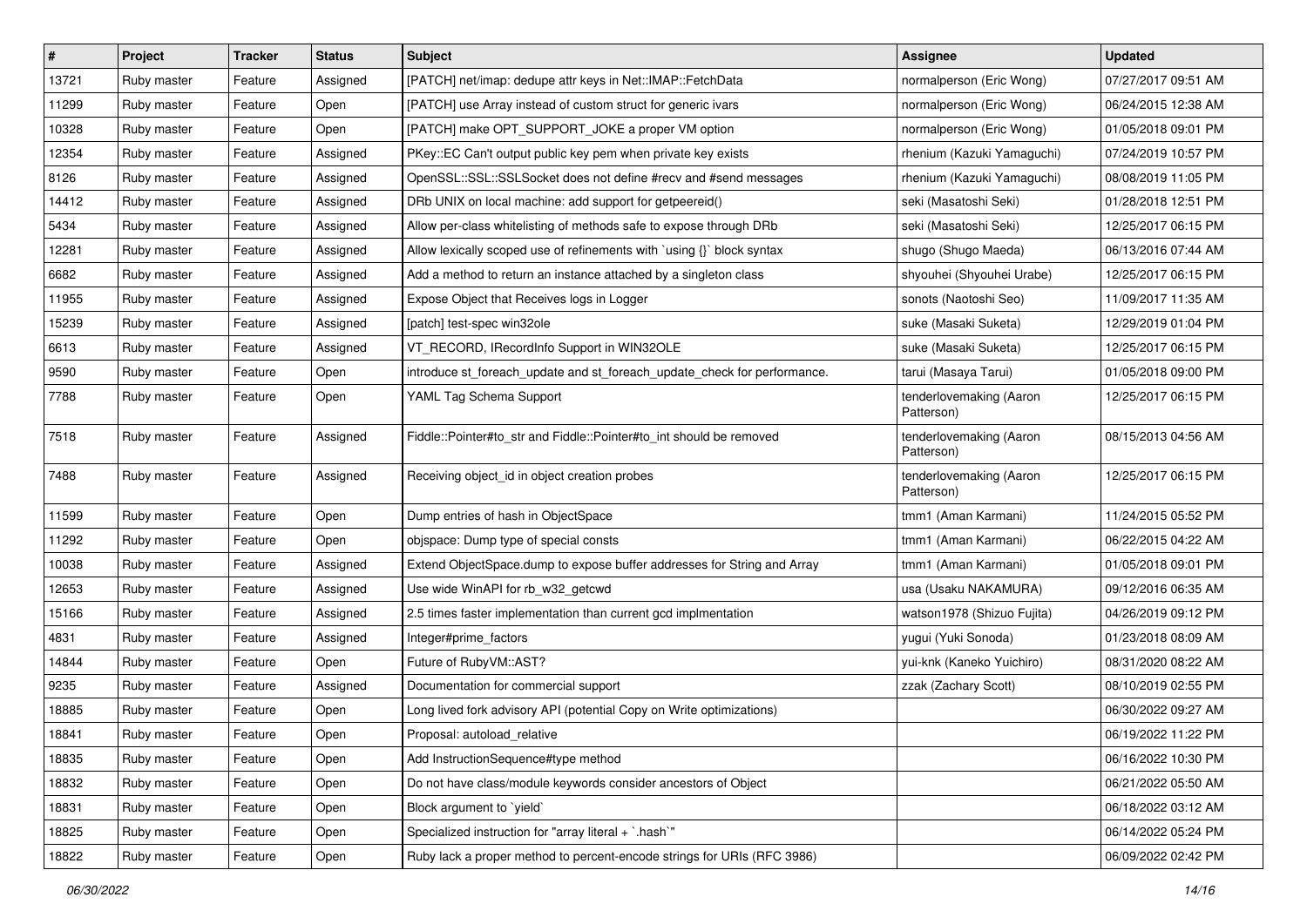| $\pmb{\#}$ | Project     | <b>Tracker</b> | <b>Status</b> | Subject                                                                                   | <b>Assignee</b> | <b>Updated</b>      |
|------------|-------------|----------------|---------------|-------------------------------------------------------------------------------------------|-----------------|---------------------|
| 18821      | Ruby master | Feature        | Open          | Expose Pattern Matching interfaces in core classes                                        |                 | 06/09/2022 07:24 AM |
| 18815      | Ruby master | Feature        | Open          | instance_{eval,exec} vs Proc#>>                                                           |                 | 06/02/2022 05:17 PM |
| 18814      | Ruby master | Feature        | Open          | Ractor: add method to query incoming message queue size                                   |                 | 06/30/2022 10:58 AM |
| 18812      | Ruby master | Feature        | Open          | Add ability to trace exit locations for YJIT                                              |                 | 06/01/2022 02:42 PM |
| 18809      | Ruby master | Feature        | Open          | Add Numeric#ceildiv                                                                       |                 | 06/21/2022 06:21 PM |
| 18798      | Ruby master | Feature        | Open          | 'UnboundMethod#==' with inherited classes                                                 |                 | 05/25/2022 12:32 AM |
| 18776      | Ruby master | Feature        | Open          | <b>Object Shapes</b>                                                                      |                 | 05/13/2022 01:11 AM |
| 18774      | Ruby master | Feature        | Open          | Add Queue#pop(timeout:)                                                                   |                 | 05/20/2022 12:27 AM |
| 18762      | Ruby master | Feature        | Open          | Add an Array#undigits that compliments Integer#digits                                     |                 | 05/03/2022 08:08 PM |
| 18757      | Ruby master | Feature        | Open          | Introduce %R percent literal for anchored regular expression patterns                     |                 | 04/27/2022 05:30 PM |
| 18736      | Ruby master | Feature        | Open          | self-p for method chain                                                                   |                 | 04/15/2022 11:09 AM |
| 18690      | Ruby master | Feature        | Open          | Allow `Kernel#then` to take arguments                                                     |                 | 05/10/2022 06:16 PM |
| 18685      | Ruby master | Feature        | Open          | Enumerator.product: Cartesian product of enumerables                                      |                 | 04/26/2022 07:02 AM |
| 18683      | Ruby master | Feature        | Open          | Allow to create hashes with a specific capacity.                                          |                 | 04/22/2022 02:34 PM |
| 18675      | Ruby master | Feature        | Open          | Add new exception class for resolv timeouts                                               |                 | 04/01/2022 11:22 PM |
| 18668      | Ruby master | Feature        | Open          | Merge `io-nonblock` gems into core                                                        |                 | 04/21/2022 10:02 AM |
| 18659      | Ruby master | Feature        | Open          | Create a Binding at the time of an exception and make it available to Rescue              |                 | 03/25/2022 10:55 AM |
| 18647      | Ruby master | Feature        | Open          | Non-recursive option for iseq-targeted Tracepoints in ruby 2.6+                           |                 | 03/18/2022 09:41 AM |
| 18644      | Ruby master | Feature        | Open          | Coerce anything callable to a Proc                                                        |                 | 06/18/2022 05:28 PM |
| 18642      | Ruby master | Feature        | Open          | Named ripper fields                                                                       |                 | 05/12/2022 01:37 PM |
| 18640      | Ruby master | Feature        | Open          | default empty string argument for `String#sub` and `String#sub!`, e.g. `"hello".sub("I")` |                 | 03/19/2022 02:33 AM |
| 18630      | Ruby master | Feature        | Open          | Introduce general `IO#timeout` and `IO#timeout=`for all (non-)blocking operations.        |                 | 04/21/2022 09:36 AM |
| 18617      | Ruby master | Feature        | Open          | Allow multiples keys in Hash#[] acting like Hash#dig                                      |                 | 03/10/2022 01:36 PM |
| 18603      | Ruby master | Feature        | Open          | Allow syntax like obj.method(arg)=value                                                   |                 | 02/27/2022 05:04 PM |
| 18597      | Ruby master | Feature        | Open          | Strings need a named method like `dup` that doesn't duplicate if receiver is mutable      |                 | 02/26/2022 11:56 PM |
| 18594      | Ruby master | Feature        | Open          | Add a #to_h method on URI::Generic                                                        |                 | 03/31/2022 01:18 PM |
| 18593      | Ruby master | Feature        | Open          | Add back URI.escape                                                                       |                 | 02/18/2022 07:45 PM |
| 18583      | Ruby master | Feature        | Open          | Pattern-matching: API for custom unpacking strategies?                                    |                 | 03/17/2022 01:10 PM |
| 18576      | Ruby master | Feature        | Open          | Rename `ASCII-8BIT` encoding to `BINARY`                                                  |                 | 03/17/2022 03:06 PM |
| 18573      | Ruby master | Feature        | Open          | Object#pack1                                                                              |                 | 02/08/2022 08:51 AM |
| 18568      | Ruby master | Feature        | Open          | Explore lazy RubyGems boot to reduce need for --disable-gems                              |                 | 02/17/2022 07:15 AM |
| 18559      | Ruby master | Feature        | Open          | Allocation tracing: Objects created by the parser are attributed to Kernel.require        |                 | 06/28/2022 12:21 PM |
| 18554      | Ruby master | Feature        | Open          | Move unicode_normalize to a default gem                                                   |                 | 01/31/2022 05:51 PM |